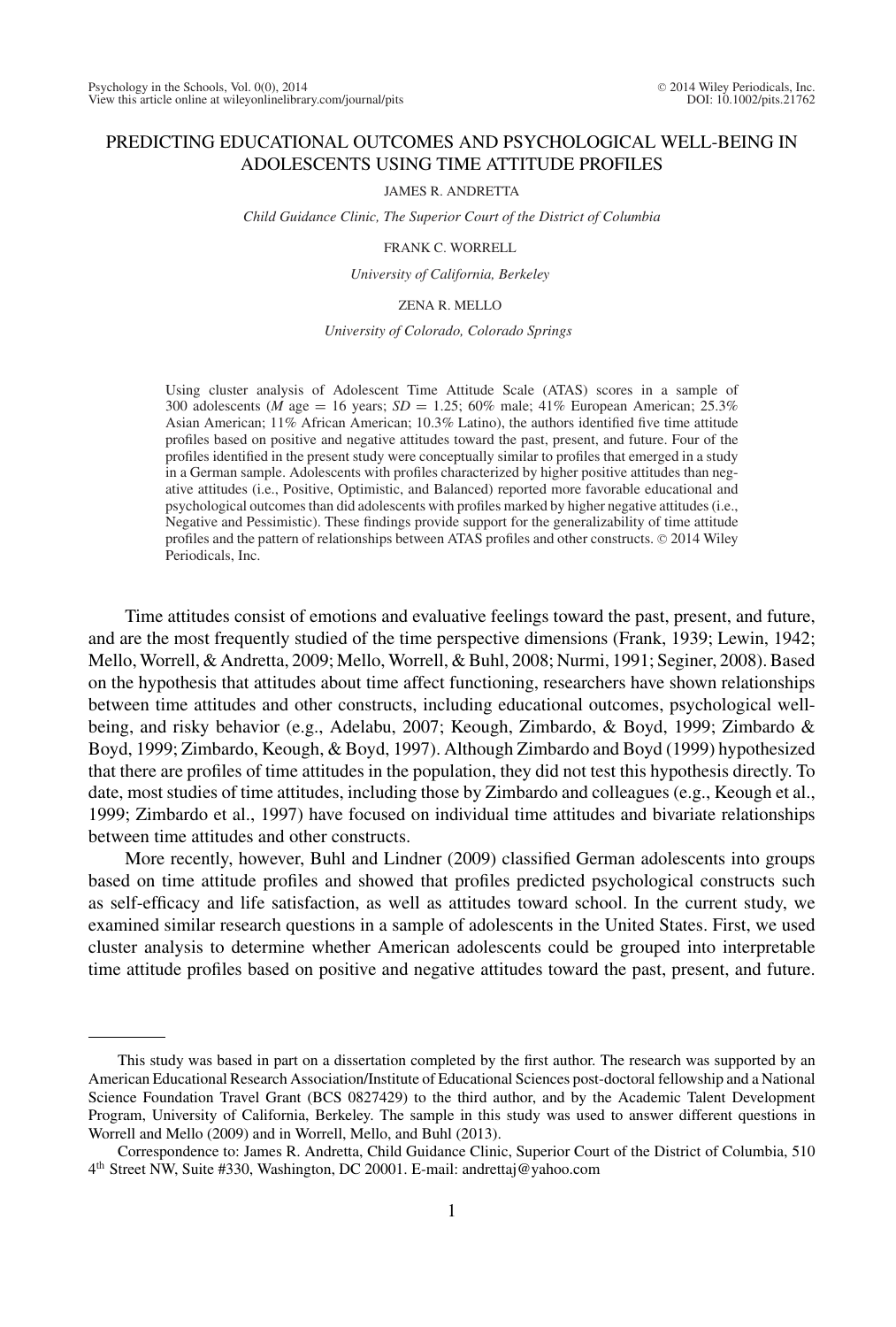Second, we examined whether adolescents with different time attitude profiles had meaningful and predictable differences in educational and psychological outcomes. Before articulating the research questions in greater detail, we provide a brief overview of the extant literature on variables that assess attitudes toward time.

## ATTITUDES TOWARD TIME

The literature on time attitudes can be classified into several broad categories. The first of these includes studies of attitudes toward the future (e.g., Nurmi, 1991; Scheier & Carver, 1985), which constitute a substantial proportion of the literature. A second grouping includes studies of attitudes toward multiple time periods, but with the onus on examining the relationships between individual attitudes toward a single time period and other constructs (e.g., Adelabu, 2007, 2008; Keough et al., 1999; Zimbardo & Boyd, 1999). The third category uses a multidimensional approach to studying time attitudes and involves grouping individuals on the basis of their positive and negative attitudes toward the past, present, and future. This approach, which is currently represented by a handful of studies (e.g., Boniwell, Osin, Linley, & Ivanchenko, 2010; Buhl & Lindner, 2009; Qin et al., 2012), is the category in which the current study belongs. In describing studies representing the three foci, we pay particular attention to the meaningfulness of the results, using effect sizes for interpretation.

#### *Attitudes Toward the Future*

There is a substantial body of research on attitudes toward the future. Scholarship in this area includes, but is not limited to, research on optimism (Scheier & Carver, 1985), hope (Snyder et al., 1996), and future orientation (Nurmi, 1991; Seginer, 2008). Generally, researchers have shown that positive attitudes toward the future are positively correlated to psychological well-being with at least medium effect sizes (i.e.,  $r \geq .30$ ;  $d \geq .50$ ). For example, Scheier and Carver (1985) found that optimism was moderately correlated to self-esteem  $(r = .48)$ , depression  $(r = -.49)$ , and perceived stress  $(r = -.55)$  in a sizeable sample of university students. In another study, Wyman et al. (1992) found that stress-resilient sixth graders reported significantly higher expectations for the future than did stress-affected children  $(d = .63)$ , and Worrell and Hale  $(2001)$  found that the belief that the future will work out distinguished between high school dropouts and graduates who were equally at risk with a 78% correct classification.

Snyder et al. (1996) used the State Hope Scale to examine positive attitudes toward the future in university students. Hope was shown to have meaningful relationships with self-esteem  $(r = .68)$ , positive affect (i.e., pleasurable mood,  $r = .65$ ), and negative affect ( $r = -.47$ ). Several researchers have also examined the relationship between hope and grade point average (GPA). However, the size of these correlations was small, both in a sample of college freshmen (*r* = .21; Snyder et al., 2002) and in a sample of African American middle and high school students (*r* = .20; Adelabu, 2008).

### *Attitudes Toward Multiple Time Periods*

Examinations of attitudes toward the past and the present were limited by the lack of instruments that assess the two time periods. In 1999, Zimbardo and Boyd published the Zimbardo Time Perspective Inventory (ZTPI), which measured five time attitudes: positive attitudes toward the past (Past Positive), negative attitudes toward the past (Past Negative), fatalistic attitudes toward the present (Present Fatalistic), hedonistic attitudes toward the present (Present Hedonistic), and positive, planful attitudes toward the future (Future). Studies using the ZTPI have also yielded low correlations between time attitudes and GPA (Adelabu, 2007, 2008; Mello & Worrell, 2006; Zimbardo & Boyd, 1999). However, as in other studies, ZTPI scores had more robust relationships with psychological constructs.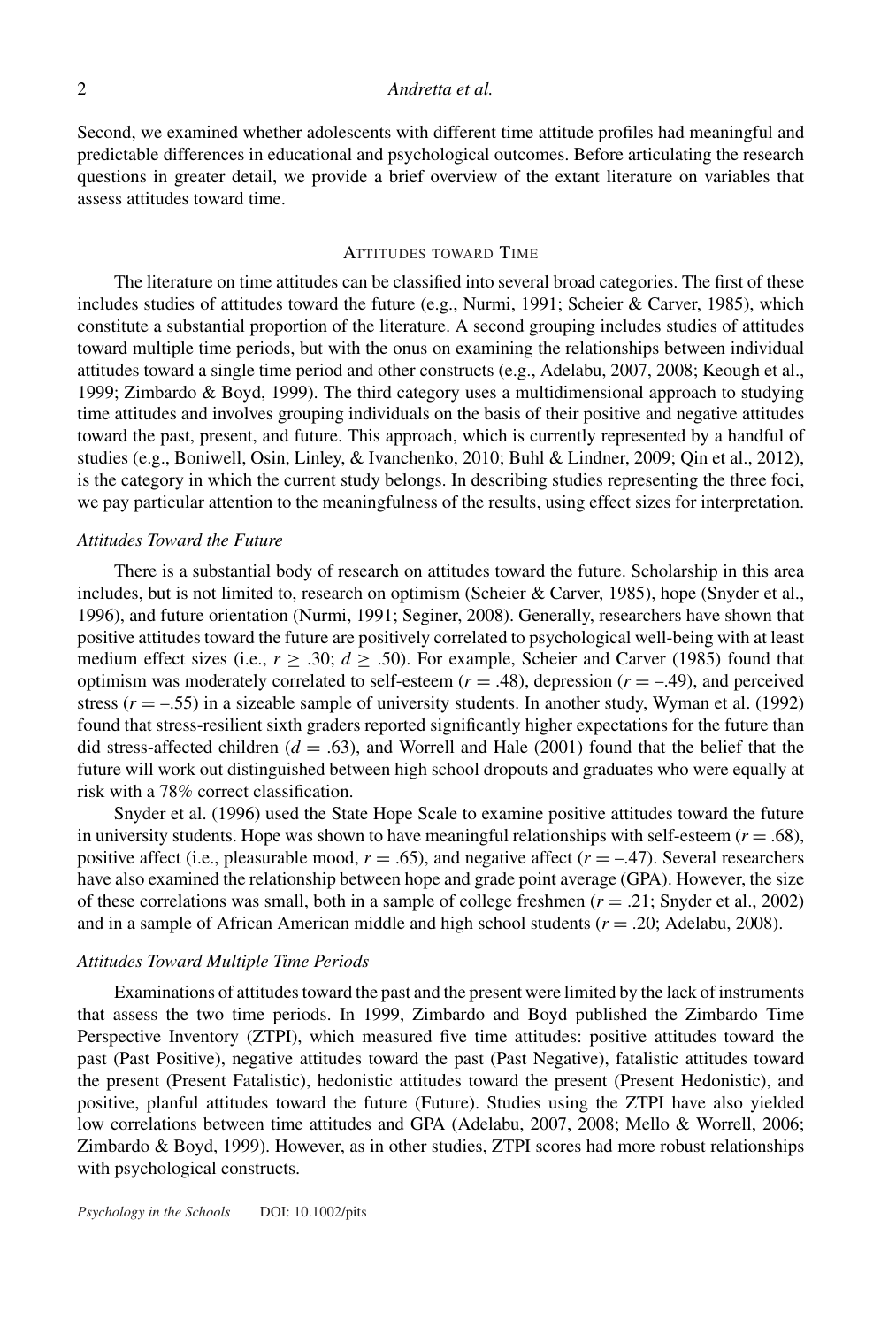In a sample of young adults, Zimbardo and Boyd (1999) found that negative attitudes toward the past were positively correlated with depression  $(r = .59)$  and negatively correlated with emotional stability  $(r = -.45)$  and self-esteem  $(r = -.48)$ . Zimbardo and Boyd also reported that Present Fatalistic attitudes were positively correlated with depression  $(r = .37)$  and anxiety  $(r = .38)$ . Drake, Duncan, Sutherland, Abernethy, and Henry (2008) found that Past Negative attitudes were negatively correlated with happiness  $(r = -.42)$  and mindfulness  $(r = -.50)$ . Finally, in a recent study in a substantial sample of Italian adolescents  $(N = 3,700)$ , Laghi, Baiocco, D'Alessio, and Gurrieri (2009) reported that Past Negative  $(r = .43)$  and Present Fatalistic  $(r = .31)$  attitudes were significant and meaningful contributors to a discriminant function distinguishing between severe suicidal ideators and non-ideators.

## TIME ATTITUDE PROFILES

In 2009, Buhl and Lindner examined time attitudes using a preliminary version of the Adolescent Time Attitude Scale: German (ATAS-G; Mello et al., 2008). The ATAS is a new scale that the authors have made available via the web (Mello & Worrell, 2010; Worrell et al., 2013). It was developed in response to data indicating that ZTPI scores were not always valid in adolescent samples (Worrell & Mello, 2007) and the absence of a subscale measuring negative attitudes toward the future on the ZTPI. The ATAS has six 5-item subscales—Past Positive, Past Negative, Present Positive, Present Negative, Future Positive, and Future Negative—and is scored using a 1 to 5 Likert scale with verbal anchors. The ATAS has been shown to have valid and reliable scores in both American  $(N = 300)$ and German  $(N = 353)$  adolescents (Worrell & Mello, 2009; Worrell et al., 2013).

In a sample of 1,691 German adolescents (*M* age  $=$  14 years; *SD*  $=$  1.78; 51% female), Buhl and Lindner (2009) established the internal consistency (.74  $\leq \alpha \leq$  .88) and structural validity (comparative fit index = .961) of ATAS-G scores and used latent class analysis to group adolescents based on the six subscale scores. Most participants were students in a Gymnasium (i.e., college preparatory school; 19%), a Realschulen (i.e., vocational preparatory; 8.9%), a Förderschulen (i.e., special education school; 3.1%), a Hauptschulen (i.e., least academic and comprehensive; 4.4%), or a combined Haupt-Real-Schulen (i.e., combined comprehensive and vocational; 24.8%) and Gesamtschulen (i.e., comprehensive and tracked; 39.4%) school.

Buhl and Lindner (2009) identified six time attitude profiles, which they labeled Balanced (37.3% of the sample), Optimistic (30.4%), Tendentially Pessimistic (15.3%), Past Pessimistic/Future Optimistic (8.6%), Ambivalent (5.7%), and Pessimistic (2.7%). The Balanced profile had moderately high positive attitudes toward all three time periods and moderately low negative attitudes toward all three time periods. Optimists had very high positive attitudes and very low negative attitudes, and Pessimists had the reverse profile, with very high negative attitudes and very low negative attitudes. The Ambivalent group had similar scores ( $\approx$ 3s) on both positive and negative attitudes, and the Tendentially Pessimistic group had low scores ( $\approx$ 2.5s) on both positive and negative attitudes. Finally, the Past Pessimistic/Future Optimistic group reported low Past Positive and moderate Past Negative scores as well as high Future Positive and low Future Negative scores.

In Buhl and Lindner's (2009) study, adolescents with the Optimistic, Balanced, and Ambivalent profiles reported significantly higher scores for life satisfaction, self-efficacy, perspective taking, trust in school, perceived support in school, and teacher/student relationships than adolescents with the Tendentially Pessimistic and Pessimistic profiles. The Pessimistic profile had the worst outcomes. The Past Pessimist/Future Optimist profile obtained scores on these variables that fell between the two extremes. Higher percentages of adolescents with Balanced and Optimistic profiles aspired to attend college. There are two important implications of this study. The first is that profiles may provide a more accurate representation of an individual's attitudes toward time than looking at individual subscales or attitudes toward single time periods. The second is that profiles, which are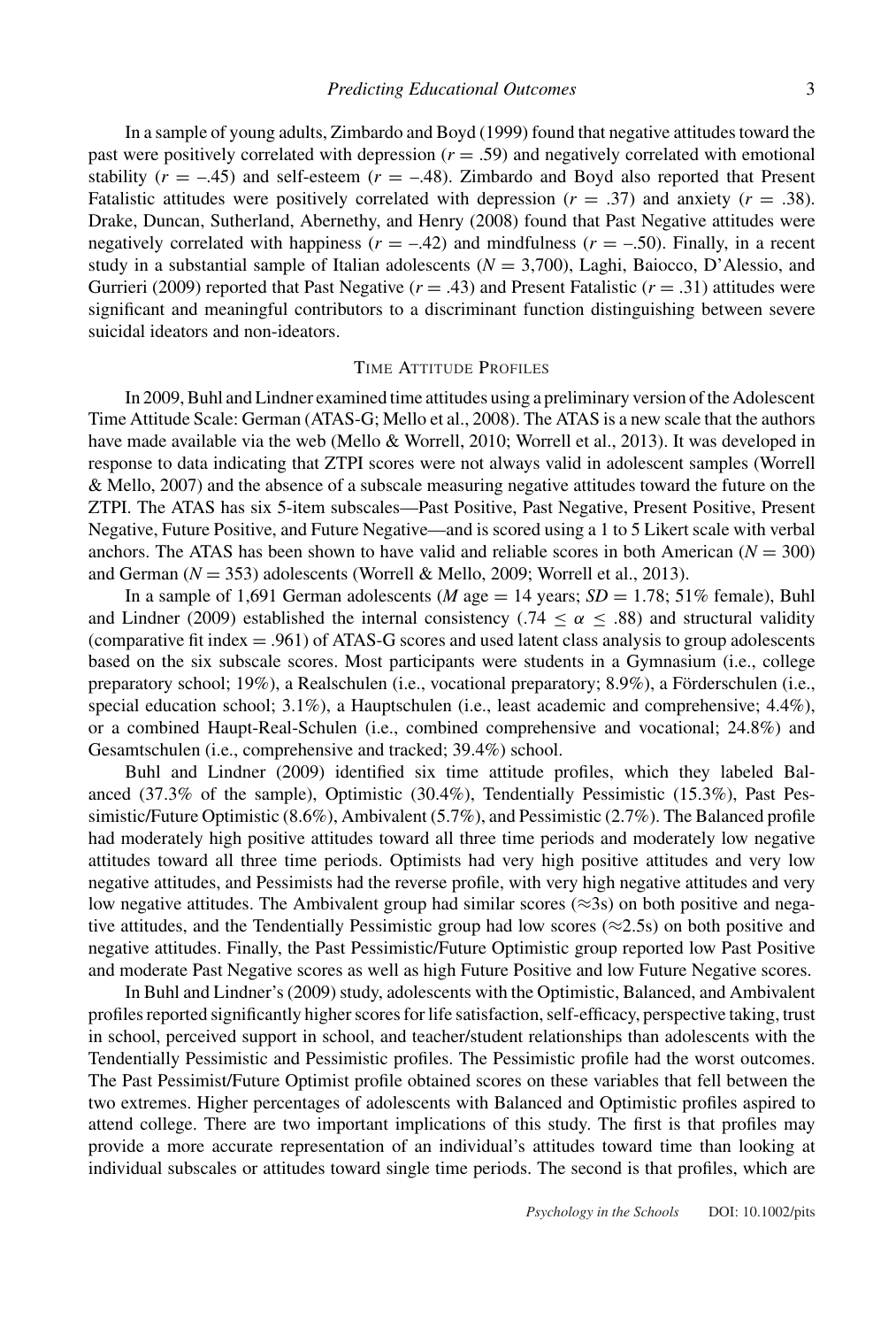person-focused rather than variable-focused, have the potential to predict differences in educational and psychological outcomes.

### THE PRESENT STUDY

Research indicates that attitudes toward time are related to several variables of consequence in adolescents (Buhl & Lindner, 2009; Worrell & Mello, 2009; Zimbardo & Boyd, 1999). However, to date, profiles in adolescents have only been examined in a German sample. In the present study, we examined whether American adolescents could be grouped into interpretable time attitude profiles based on positive and negative attitudes toward the past, present, and future. We hypothesized that we would find at least two types of profiles—positive-oriented profiles with high positive and low negative attitudes, and negative-oriented profiles with high negative and low positive attitudes. Using the time attitude profiles as independent variables, we also examined differences in educational and psychological variables. Educational outcomes included self-reported GPA and educational expectations, and psychological variables included perceived stress and self-esteem.

Based on previous research (Buhl & Lindner, 2009; Worrell & Mello, 2009; Zimbardo & Boyd, 1999), we hypothesized that adolescents with positive-oriented profiles would have significantly and substantially higher self-esteem and lower perceived stress scores than would adolescents with negative-oriented profiles. We also hypothesized that adolescents with positive-oriented profiles would report higher educational expectations than would other groups, based both on Buhl & Lindner's (2009) findings as well as on research linking optimism and hope to educational outcomes (e.g., Nes, Evans, & Segerstrom, 2009; Worrell & Hale, 2001). Finally, given the lack of substantial relationships between GPA and individual time attitudes in previous studies (e.g., Adelabu, 2007, 2008; Mello & Worrell, 2006; Zimbardo & Boyd, 1999), we did not know whether there would be meaningful GPA differences across time attitude profiles.

### **METHOD**

### *Participants*

The sample consisted of 300 adolescents (60% male) attending secondary schools in a Mountain state and a Western state in the United States. They included adolescents who identified themselves as American Indian ( $n = 3$ ; 1%), African American ( $n = 33$ ; 11%), Asian American ( $n = 76$ ; 25.3%), European American (*n* = 123; 41%), Latino (*n* = 31; 10.3%), Multi-ethnic (*n* = 28; 9.3%), and Other racial/ethnic groups ( $n = 6$ ; 2%). Participants ranged in age from 12 to 19 years ( $M = 16$ ;  $SD = 1.25$ ), attended Grades 6 to 12, and were recruited from four different settings: (a) a rural school district ( $n = 125$ ; 41.7%), (b) two schools in two different urban school districts ( $n = 58$ ; 19.3%), and (c) a summer program for academically talented youth at a research university  $(n = 1, 2, 3)$ 114; 38%). The demographics of each subsample were similar to those of the settings in which the data were collected. The sample in this study was used to assess convergent and discriminant validity (Worrell & Mello, 2009) and structural validity (Worrell et al., 2013) of ATAS scores.

Participants reported a wide range of perceived social status backgrounds on a 1 to 7 Likert scale ( $M = 4.2$ ,  $SD = 1.29$ ):  $1 = poor (n = 6, 2\%)$ ,  $2 = working class (n = 31, 10.4\%)$ ,  $3 = lower$ *middle class*  $(n = 31, 10.4\%)$ ,  $4 = middle \, class \, (n = 104, 35\%)$ ,  $5 = upper \, middle \, class \, (n = 104, 35\%)$ 96, 32%), 6 = *lower upper class* (*n* = 12, 4%), and 7 = *wealthy* (*n* = 17, 5.7%). Students in one of the urban schools ( $M = 4.5$ ,  $SD = 1.44$ ) and the summer program ( $M = 4.5$ ,  $SD = 1.06$ ) had significantly higher perceived social status scores than those from the rural district ( $M = 3.9$ ,  $SD = 1.25$ ) and the second urban school ( $M = 3.9$ ,  $SD = 1.82$ ). There were also significant perceived social status differences among the ethnic groups,  $F(6, 296) = 3.89$ ,  $p < .001$ ,  $\eta^2 = .07$ : African American (*M* = 4.5, *SD* = 1.70), American Indian (*M* = 4.0, *SD* = 2.0), Asian American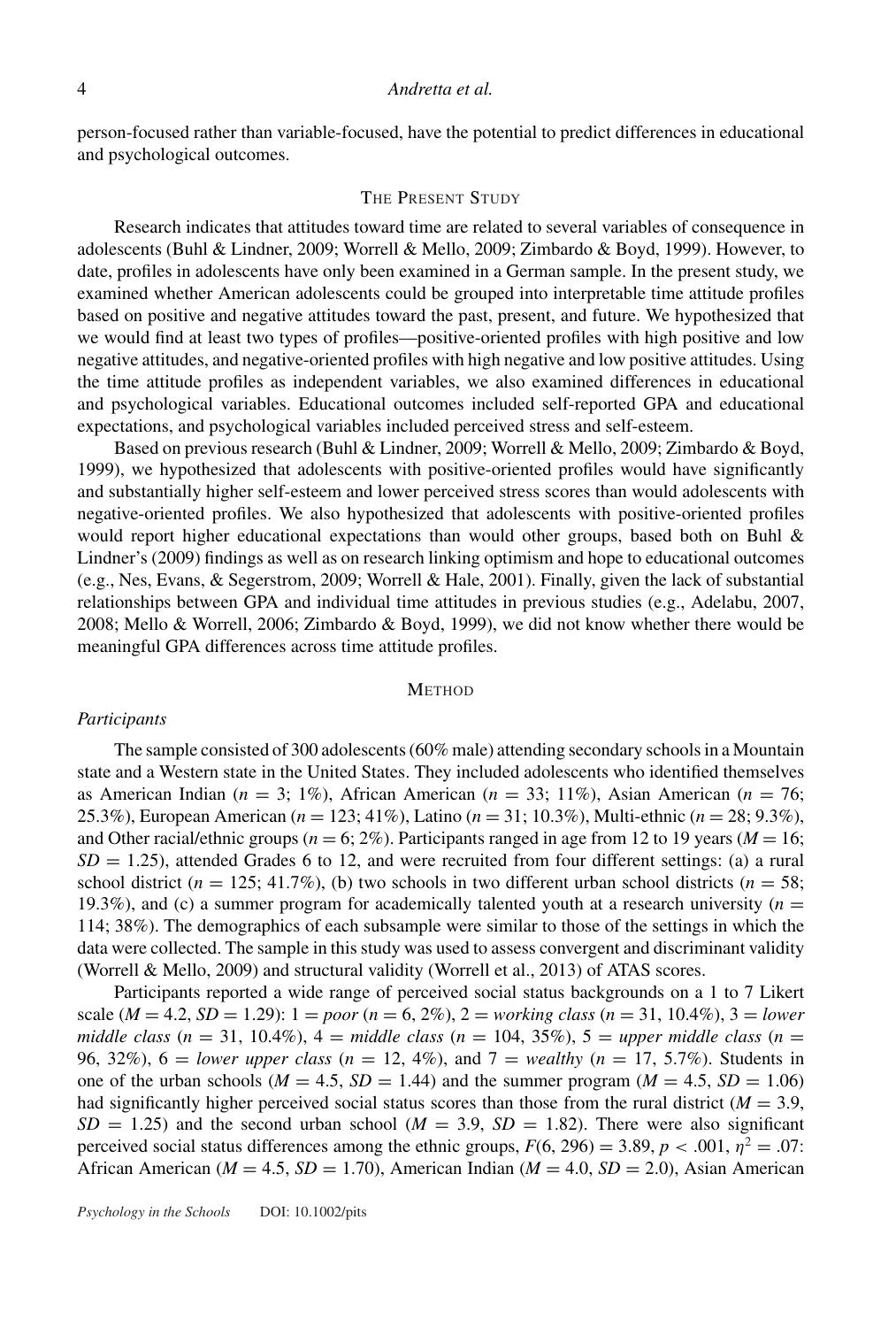|             | 1       | 2       | 3       | $\overline{4}$ | 5       | 6       | $\tau$  | 8       | 9      |
|-------------|---------|---------|---------|----------------|---------|---------|---------|---------|--------|
| 1. PSP      |         |         |         |                |         |         |         |         |        |
| 2. PSN      | $-.67*$ |         |         |                |         |         |         |         |        |
| 3. PRP      | $.40*$  | $-.39*$ |         |                |         |         |         |         |        |
| 4. PRN      | $-.27*$ | $.42*$  | $-.67*$ |                |         |         |         |         |        |
| 5. FTP      | $.22*$  | $-.23*$ | $.39*$  | $-.30*$        |         |         |         |         |        |
| 6. FTN      | $-.27*$ | $.47*$  | $-.33*$ | $-.31*$        | $-.57*$ |         |         |         |        |
| 7. GPA      | $.20*$  | $-.18*$ | .09     | $-.04$         | .05     | $-.25*$ |         |         |        |
| 8. PSS      | $-.27*$ | $.33*$  | $-.45*$ | $.56*$         | $-.30*$ | $.23*$  | $-.19*$ |         |        |
| 9. SLE      | $.36*$  | $-.41*$ | $.46*$  | $-.45*$        | $.41*$  | $-.46*$ | $.24*$  | $-.52*$ |        |
| $M_{\odot}$ | 3.40    | 2.49    | 3.42    | 2.72           | 3.82    | 2.07    | 3.36    | 3.05    | 3.07   |
| SD          | .76     | .82     | .68     | .77            | .77     | .80     | .65     | 0.49    | 0.53   |
| Skew        | $-.13$  | .23     | $-.40$  | .38            | $-.36$  | .66     | $-.80$  | .39     | $-.03$ |
| Kurtosis    | $-.05$  | $-.31$  | .50     | $-.28$         | $-.12$  | $-.39$  | .20     | .56     | $-.83$ |

Table 1 *Correlations of ATAS Subscales with Continuous Variables*

*Note.* ATAS = Adolescent Time Attitude Scale; PSP = Past Positive; PSN = Past Negative; PRP = Present Positive; PRN = Present Negative; FTP = Future Positive; FTN = Future Negative; GPA = Grade Point Average; PSS = Perceived Stress; SLE = Self-Esteem. Correlations indicating at least a medium effect size are italicized.  $* p < .006$ .

 $(M = 4.7, SD = 0.97)$ , Chicano/Latino  $(M = 3.7, SD = 1.21)$ , European American  $(M = 4.0, SD = 1.21)$ 1.26), Multi-Ethnic ( $M = 4.0$ ,  $SD = 1.32$ ), and Other ( $M = 3.8$ ,  $SD = 0.84$ ).

#### *Measures*

*Adolescent Time Attitude Scale.* The Adolescent Time Attitude Scale (ATAS), which is the attitude subsection of the Adolescent Time Inventory (Mello & Worrell, 2010), was used to measure adolescents' attitudes toward the past, present, and future. The ATAS consists of 30 items on 6 five-item subscales: (a) Past Positive ("I have happy thoughts about my past",  $\alpha = .80$ ); (b) Past Negative ("I wish that I did not have the past that I had,"  $\alpha = .79$ ); (c) Present Positive ("Overall, I feel happy about what I am doing right now,"  $\alpha = .77$ ); (d) Present Negative ("I am not satisfied with my life right now,"  $\alpha = .77$ ); (e) Future Positive ("I am very optimistic about my future,"  $\alpha = .83$ ); and (f) Future Negative ("Thinking about my future makes me sad,"  $\alpha = .81$ ). As noted previously, the internal consistency estimates for scores in this sample were acceptable.

Participants respond to items using a 5-point Likert scale (1 = *Totally Disagree*, 5 = *Totally Agree*) and no items are reverse-scored. The structural validity of ATAS scores has been established in both German and U.S. samples using both exploratory and confirmatory factor analyses (Buhl & Lindner, 2009; Worrell et al., 2013). Moreover, using a U.S. sample, Worrell and Mello (2009) also reported convergent validity for ATAS scores with several other variables, including hope (Snyder et al., 1996), optimism (Scheier & Carver, 1985), and self-esteem (Rosenberg, 1965).

*Educational Outcomes.* Educational outcomes were measured with three items. The first item was self-reported GPA, and adolescents reported this using the 4.0 scale used in schools (see Table 1 for means and standard deviations). Although school records are ideal, adolescents have been shown to be reliable self-reporters of GPA in their absence (Crockett, Schulenberg, & Petersen, 1987). The second item assessed educational expectations. Participants responded to the question, "What kind of college do you plan on attending?" with one of three options: 1 (*Do not plan on attending college*), 2 (*Community/junior college*), and 3 (*Four-year college*). The third item—"How much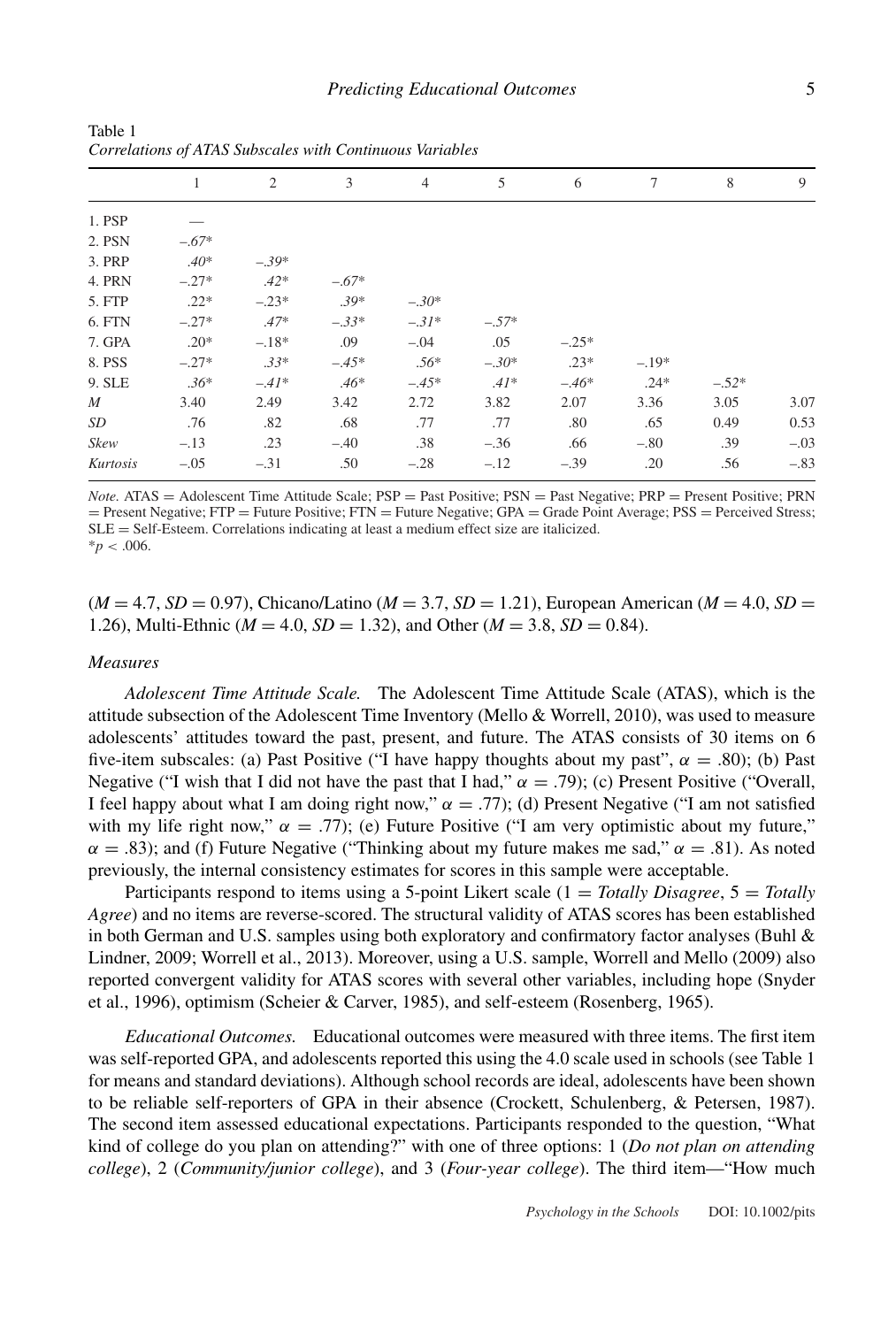schooling do you expect to have by the time you are 30 years old?"—assessed expected educational attainment in the longer term. Participants chose one of six response options: 1 (*High school diploma*), 2 (*Certificate/license*), 3 (*Associate's degree*), 4 (*Bachelor's degree*), 5 (*Master's degree*), and 6 (*Doctorate or professional degree*). Educational attainment and expectations are commonly assessed in this manner in adolescent research, including in national data sets (e.g., Mello, 2008).

*Perceived Stress Scale.* The Perceived Stress Scale (PSS; Cohen, Kamarck, & Mermelstein, 1983) is a 14-item Likert scale with a 5-point response option, ranging from 1 (*often*) to 5 (*never*). The PSS assesses how stressful and unpredictable respondents perceived their lives to be in the last month. Cohen et al. (1983) reported internal consistency estimates for PSS scores in the moderate range in two samples of college students and one sample of adults in a smoking cessation program (.84, .85, and .86, respectively). Cohen et al. also reported convergent validity evidence for PSS scores with life-event scores (Lewinsohn & Talkington, 1979), social anxiety (Watson & Friend, 1969), and both depressive (Radloff, 1977) and physical symptomatology (Cohen & Hoberman, 1983). Although initially developed for use with college students, the scale has been used in several adolescent samples (e.g., Cartwright et al., 2003; Siqueira, Diab, Bodian, & Rolnitzky, 2000). Internal consistency for PSS scores in this sample was .71.

*Rosenberg Self-Esteem Scale.* The Rosenberg Self-Esteem Scale (SLE; Rosenberg, 1965), a measure of global self-esteem, consists of 10 items rated on a 4-point Likert scale that ranges from 1 (*strongly disagree*) to 4 (*strongly agree*). Worrell and colleagues (e.g., Worrell 2000; Worrell, Latto, & Perlinski, 1999; Worrell, Roth, & Gabelko, 1998) reported reliability estimates ranging from .76 to .88 for SLE scores in samples of adolescents, and Robins and colleagues (e.g., Robins, Hendin, & Trzesniewski, 2001) reported reliability estimates ranging from .88 to .90 across six assessments of college students. Robins et al. (2001) also reported convergent validity evidence for SLE scores with optimism (Scheier & Carver, 1985), life satisfaction (Campbell, Converse, & Rodgers, 1976), depression (Radloff, 1977), and perceived stress (Cohen et al., 1983). In this sample, SLE scores yielded an internal consistency estimate of .83.

#### *Procedure*

In the urban district, researchers either administered and collected survey packets in classrooms or made two visits to schools, one to distribute and one to collect survey packets. In the summer program, participants were solicited in their classrooms but completed the survey on their own time and returned it to the researchers. Data collection in the rural district was coordinated by school district personnel, and completed surveys were mailed to the researchers. Adolescents received \$10 for participation. The study was approved by the institutional review board at the second author's institutions.

#### RESULTS

Descriptive statistics for the major variables are provided in Table 1. Scores were not skewed or kurtotic, with values less than |1.0| for all of the variables. Mean scores for positive time attitudes were higher on average than were scores for negative time attitudes across the three time periods. Only correlations of .30 or higher—indicating a moderate effect size—were interpreted. Using this criterion, past and present negative attitudes were positively correlated with perceived stress, and present positive attitudes were negatively correlated with perceived stress. All six time attitudes were correlated with self-esteem, with correlations in keeping with the valence of the attitudes: positive attitudes had positive correlations with self-esteem and vice versa. None of the time attitudes had a meaningful correlation with GPA.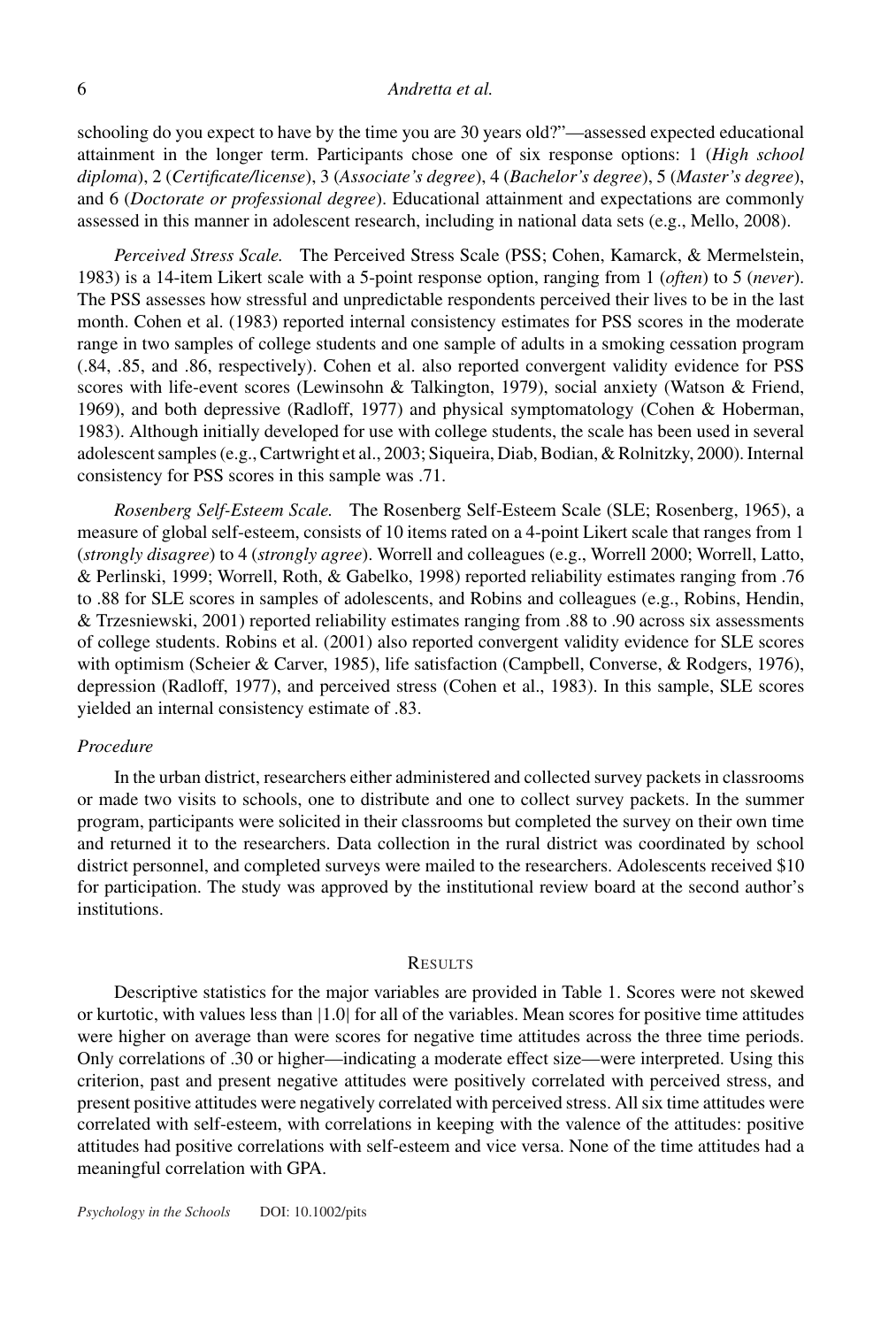Relationships among educational outcome scores were examined using Spearman's rho correlation coefficients. As in previous studies, GPA had strong, positive relationships with both educational attainment,  $r_s(264) = .65$ ,  $p < .01$ , and educational expectations,  $r_s(262) = .53$ ,  $p < .01$ , indicating that these variables were functioning as expected. There was also a strong positive association observed between educational expectations and educational attainment,  $r_s(282) = .61$ ,  $p < .01$ . Spearman's rho also indicated that perceived social status had very modest relationships with educational outcomes:  $r_s = .22$  (educational attainment),  $r_s = .19$  (educational outcomes), and  $r_s = .22$ (GPA).

## *Cluster Analyses of Time Attitudes*

Bergman, Magnusson, and El-Khouri (2003) described cluster analysis as a statistical procedure used to classify individuals based on a set of operating factors in a domain. The domain under investigation in the present study was *time attitudes*. Using the ATAS, Worrell et al. (2013) provided strong evidence in support of six time attitude factors. The authors of the present study clustered scores for each of the six time attitudes (i.e., ATAS factors) so that adolescents were as similar as possible *within* clusters and as dissimilar as possible *across* clusters (Clatworthy et al., 2005). Prior to clustering, ATAS scores were converted to *T* scores ( $M = 50$ ,  $SD = 10$ ), so that all subscales had the same mean and standard deviation.

The cluster analysis was conducted in four stages. SPSS (IBM Corporation, 2012) software was used to develop Ward's hierarchical clustering, and k-means iterative partitioning was used to validate the Ward's solution (Bergman et al., 2003). A five-cluster solution was identified in the first two stages, and in Stage 3, the homogeneity of time attitudes *within* each cluster was examined using Bergman et al.'s (2003, p. 99) algorithm,  $EV = 100 \times (Et - Ec)/Et$ , and suggested cut-off score (i.e.,  $EV > 67$ ). In the fourth and final stage, 10 outliers—with scores more than 2.5 *SDs* greater than or less that the mean—were removed, and the cluster procedures were repeated without the outliers. The results were similar, and a five-cluster solution was accepted.

The five time attitude profiles are shown in Figure 1. Profile 1 ( $EV = 84$ ,  $n = 86, 29\%$ ), consisted of adolescents with present and future attitudes that were similar to sample means and were slightly above average (.2 *SD*s) in past positive and below average (.4 *SD*s) in past negative attitudes. This profile was labeled Balanced. Profile 2 (*EV* = 80, *n* = 69, 23%), labeled Pessimists, had present attitudes similar to the sample mean, but substantially above-average past negative ( $\approx$ .7 *SD*s) and future negative attitudes ( $\approx$ 1 SD) and substantially below-average future positive attitudes ( $\approx$ .7 SDs). The third profile  $(EV = 84, n = 83, 28%)$  was similar to the Optimistic profile in Buhl and Lindner's (2009) study. These adolescents had substantially above-average positive attitudes ( $\approx$ .7+ *SDs*) and substantially below-average negative attitudes ( $\approx$ .7+ *SDs*) toward all three time periods, and were labeled Positives. Unlike Buhl and Lindner, we labeled this profile as *Positive* rather than Optimistic, as the profile is based on attitudes toward all the time periods and not just the future.

The fourth profile  $(EV = 73, n = 31, 10\%)$ , labeled Negatives, was the inverse of Cluster 3 and similar to the Pessimistic profile found by Buhl and Lindner (2009). These adolescents had substantially above-average negative attitudes ( $\approx$ .7+ *SD*s) and substantially below-average positive attitudes ( $\approx$ .6+ *SDs*) toward all three time periods. The fifth profile was labeled Optimistic ( $EV =$ 79,  $n = 31, 10\%$ ) and was characterized by very low past positive and high past negative scores (≈1 *SD*), below-average present positive and above-average present negative scores (≈.5 to .7 *SD*s), and substantially above-average future positive and below-average future negative scores (≈.7 *SD*s). One-way analyses of variance (ANOVAs) were calculated to examine the differences in each of the time attitudes among clusters. All of the ANOVAs were significant with large effect sizes (see Table 2). For brevity and clarity, we use the profile names to refer to the clusters in the rest of the article.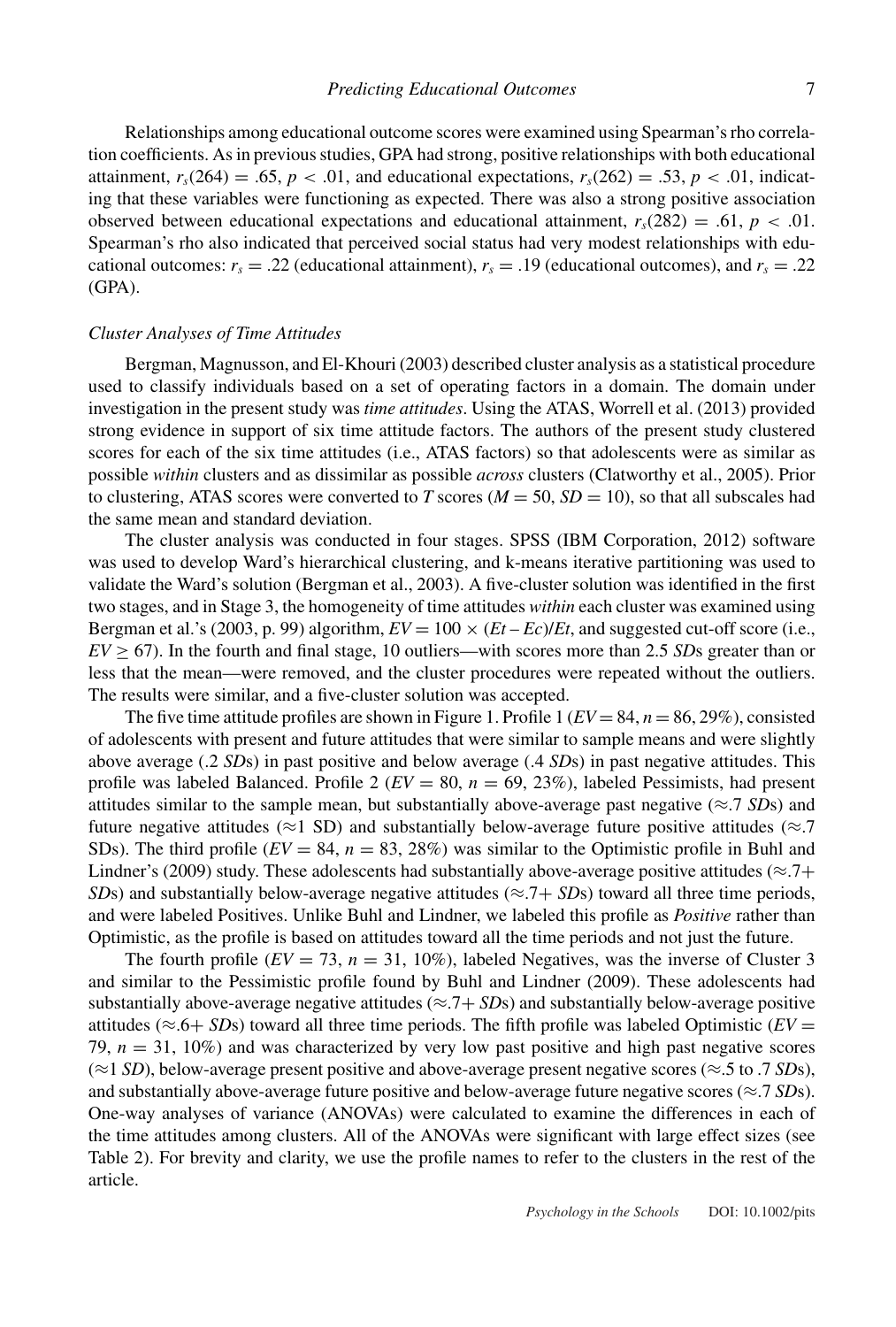

FIGURE 1. Time attitude profiles based on positive and negative attitudes toward the past, present, and future. Zero indicates *average* attitudes relative to the sample  $(SD = 10)$ . Thus a score of 5 is half a standard deviation above the mean, and a score of  $-10$  is a full standard deviation below the mean.  $PSP =$  Past Positive,  $PSN =$  Past Negative,  $PRP =$  Present Positive, PRN  $=$  Present Negative,  $FTP = Future Positive$ ,  $FTN = Future Negative$ .

#### *Time Attitude Profiles and Demographic Variables*

Although we did not articulate any hypotheses about demographic differences, we examined how cluster group membership was related to gender, age, and perceived social status. Analyses indicated that gender and time attitude profiles were not related,  $\chi^2(4, N = 298) = .46, p > .05,$ *V* = .11, and a one-way ANOVA yielded a similar result for age,  $F(4, 294) = 1.25$ ,  $p > .05$ ,  $\eta^2 = .02$ . As noted in the Method section, ethnic groups and school groups differed significantly by perceived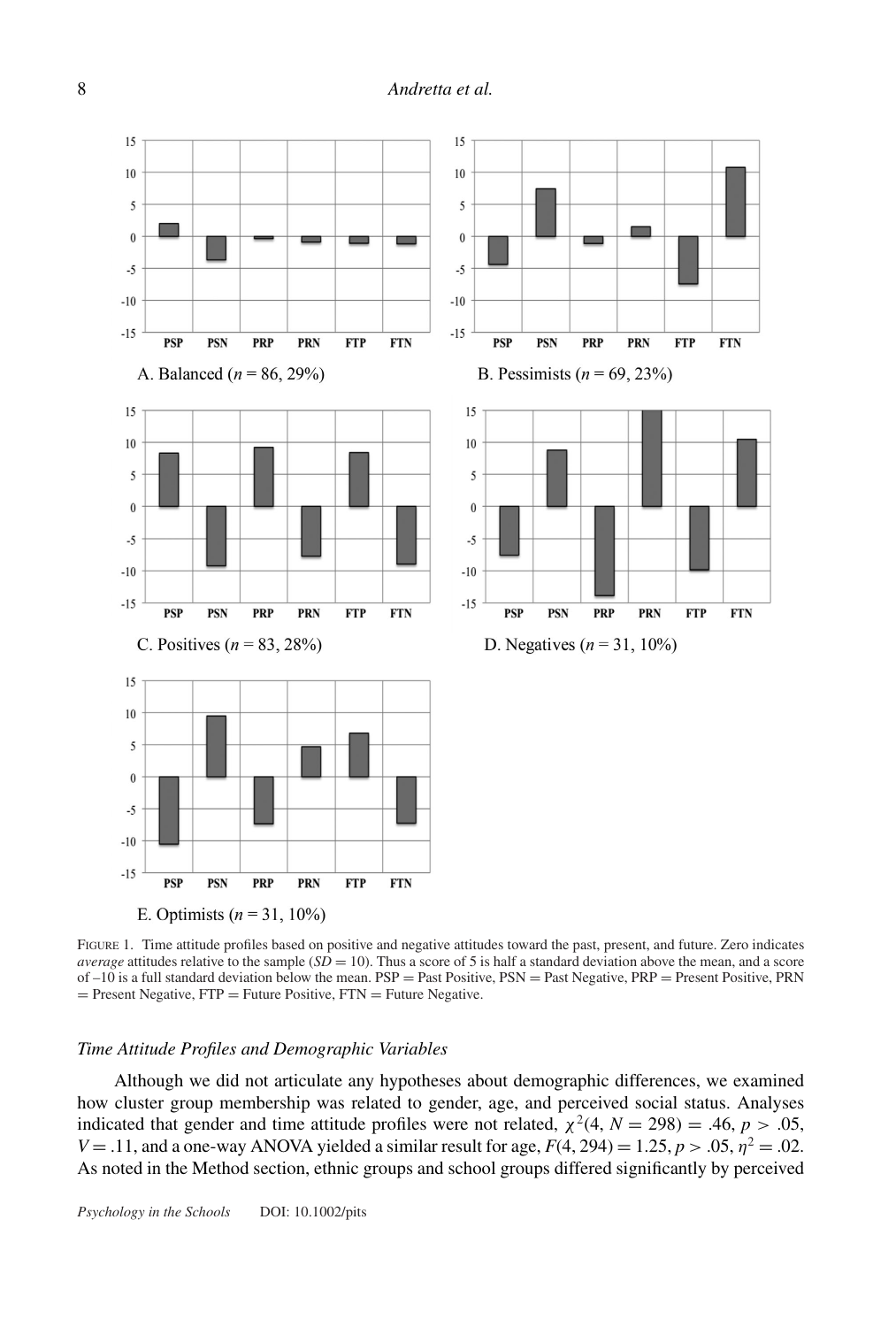|                  | Past Positive<br>M(SD) | Past Negative<br>M(SD) | <b>Present Positive</b><br>M(SD) | <b>Present Negative</b><br>M(SD) | <b>Future Positive</b><br>M(SD) | <b>Future Negative</b><br>M(SD) |
|------------------|------------------------|------------------------|----------------------------------|----------------------------------|---------------------------------|---------------------------------|
| Balanced         | 3.55(0.55)             | 2.19(0.45)             | 3.40(0.46)                       | 2.65(0.63)                       | 3.73(0.56)                      | 1.97(0.35)                      |
| Pessimists       | 3.07(0.57)             | 3.11(0.42)             | 3.35(0.53)                       | 2.83(0.55)                       | 3.24(0.54)                      | 2.93(0.62)                      |
| Positives        | 4.03(0.55)             | 1.73(0.55)             | 4.05(0.42)                       | 2.12(0.52)                       | 4.47(0.49)                      | 1.35(0.32)                      |
| <b>Negatives</b> | 2.83(0.68)             | 3.22(0.73)             | 2.48(0.50)                       | 3.88(0.49)                       | 3.06(0.81)                      | 2.90(0.69)                      |
| Optimists        | 2.61(0.63)             | 3.28(0.74)             | 2.92(0.61)                       | 3.08(0.76)                       | 4.34(0.50)                      | 1.49(0.36)                      |
| F(4, 299)        | 53.73*                 | $100.20*$              | 72.29*                           | 56.14*                           | 66.75*                          | 145.58*                         |
| $\eta^2$         | 0.42                   | 0.58                   | 0.50                             | 0.43                             | 0.48                            | 0.66                            |

Table 2 *Means of Adolescent Time Attitude Scale Scores by Cluster*

*Note.*  $N = 295$ .

 $*_{p}$  < .001.

social status. Although cell sizes were too small to examine time attitude profiles by ethnicity and school, we felt that it was important to examine the direct correlation between perceived social status and time attitudes. Perceived social status had very low correlations with the six time attitude scores, ranging from –.10 with Past Negative attitudes to .16 with Past Positive attitudes, and a one-way ANOVA of perceived social status with time attitude profile as the independent variable was not significant,  $F(4, 296) = .37, p > .05, \eta^2 = .01$ .

## *Differences in Educational Outcomes and Psychological Well-Being by Profile*

We hypothesized that adolescents with positive-oriented profiles would report more favorable scores for psychological well-being and educational outcomes than adolescents with negativeoriented profiles (Buhl & Lindner, 2009; Zimbardo & Boyd, 1999). More specific hypotheses were generated after time attitude profiles were identified. We hypothesized that adolescents with Positive, Balanced, and Optimistic profiles would report substantially higher levels of educational expectations than Negatives and Pessimists, given Worrell and Hale's (2001) research showing that at-risk graduates have greater hope in the future than do at-risk dropouts. We also hypothesized that Positive, Balanced, and Optimistic adolescents would report both significantly higher scores for self-esteem and lower scores for perceived stress than would adolescents with Negative and Pessimistic profiles (Wyman et al., 1992).

*Educational Outcomes.* A one-way ANOVA indicated a significant difference for GPA across clusters,  $F(4, 270) = 2.46$ ,  $p < .01$ , although the result was not practically significant,  $\eta^2 =$ .04. Although post-hoc analyses indicated that Positives had substantially higher GPAs than did Pessimists,  $d = 0.56$ , no other profile differences in GPA were statistically significant or meaningful.

Cross-tabulations indicated a weak association between time attitude profiles and educational expectations,  $\chi^2(20, N = 292) = 34.23$ ,  $p < .03$ ,  $V = .17$ , and the relationship between cluster membership and expected attainment was not significant,  $\chi^2(8, N = 288) = 12.91, p < .12, V =$ .15, although the effect size was similar. We suspect that these relationships were attenuated in part by very small numbers in several cells, as visual inspection of the graphs indicated a clear pattern of differences among the profiles (see Figure 2). With regard to educational expectations, greater percentages of the Positives (82%) and Optimists (81%) expected to attend a 4-year college than did Pessimists (64%), with the Balanced (72%) and Negatives (73%) falling in the middle. The pattern was similar for expected educational attainment by age 30. A larger number of Positives expected to have at least a 4-year or graduate degree (89%) than did other groups, with almost a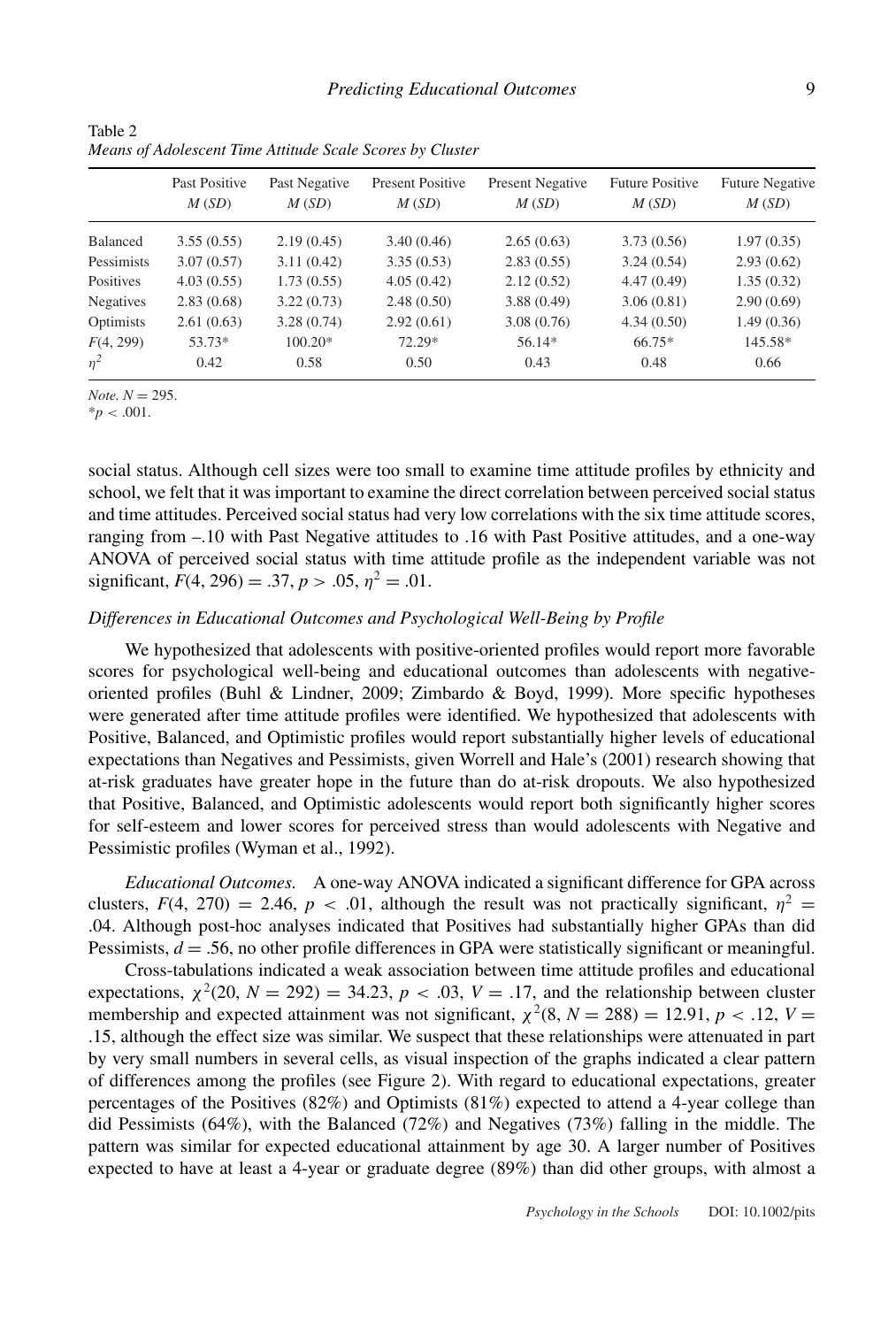

FIGURE 2. Percentages of adolescents reporting educational expectations (top) and expected educational attainment at age 30 (bottom) by cluster membership.

third expecting to complete a doctoral degree. Pessimists (57%) were at the bottom with regard to expected educational attainment, and the other three groups fell between these two extremes.

*Psychological Well-Being.* A one-way ANOVA revealed statistically and practically significant differences in perceived stress across time attitude profiles,  $F(4, 293) = 19.01$ ,  $p < .001$ ,  $\eta^2 =$ .21 (see Figure 3). As hypothesized, adolescents with positive time attitude profiles (i.e., Positives [*M* = 2.81, *SD* = .45], Balanced [*M* = 3.01, *SD* = .44], and Optimists [*M* = 3.23, *SD* = .46]) reported lower levels of perceived stress than did adolescents with negative time attitude profiles (i.e., Negatives  $[M = 3.56, SD = .49]$  and Pessimists  $[M = 3.10, SD = .36]$ ). Post-hoc analyses (critical alpha = .008) indicated that Positives reported significantly and substantially lower levels of perceived stress than did Negatives (*d* = 1.64) and Pessimists (*d* = .71). Balanced and Optimistic adolescents also reported lower levels of perceived stress than did Negatives ( $d = 1.22$  and  $d = .71$ ,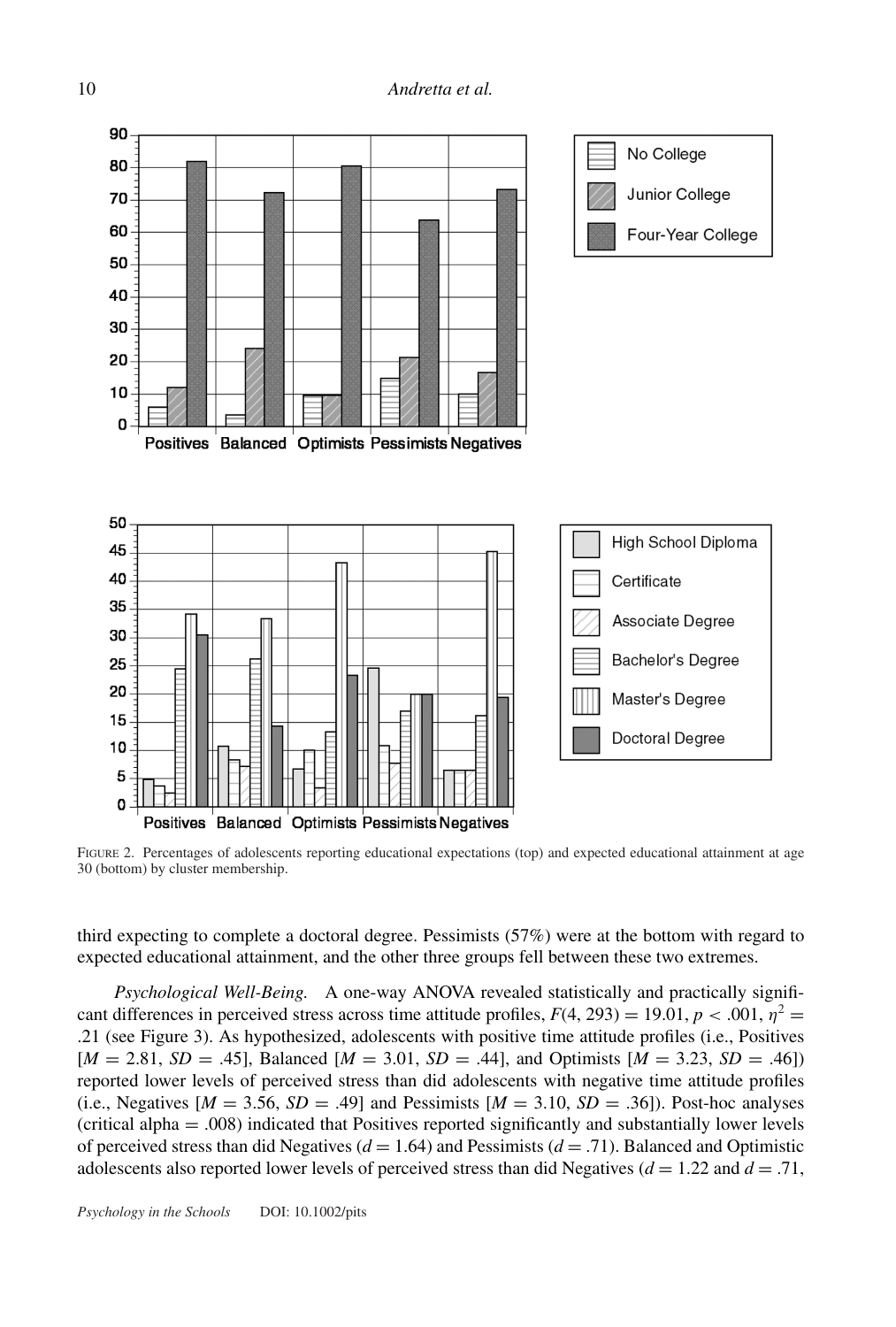

FIGURE 3. Means for perceived stress and self-esteem by cluster membership.

respectively). However, Optimists and Balanced adolescents' scores did not differ significantly  $(p > .05)$  from those reported by Pessimists ( $d = .32$  and  $d = .23$ , respectively).

An ANOVA also indicated significant and meaningful differences in self-esteem among time attitude profiles,  $F(4, 295) = 33.81$ ,  $p < .001$ ,  $\eta^2 = .31$ . In line with our hypothesis (see Figure 3), adolescents with positive time attitude profiles (i.e., Positives  $[M = 3.46, SD = .45]$ , Balanced  $[M = 3.11, SD = .45]$ , and Optimists  $[M = 3.09, SD = .40]$  reported substantially higher levels of self-esteem than did adolescents with negative time attitude profiles (i.e., Negatives  $[M = 2.54]$ ,  $SD = .42$ ] and Pessimists  $[M = 2.79, SD = .46]$ ). Positives reported higher self-esteem scores than both Negatives  $(d = 2.10)$  and Pessimists  $(d = 1.48)$ . Balanced adolescents also reported substantially higher self-esteem scores than Negatives  $(d = 1.29)$  and Pessimists  $(d = .70)$ . Finally, Optimists reported higher self-esteem scores than both Negatives  $(d = 1.35)$  and Pessimists  $(d = .68)$ .

#### **DISCUSSION**

Attitudes toward time have generated a substantial research base in adolescent and adult populations (see Zimbardo & Boyd, 2008, for a comprehensive review), with much of this research focused on attitudes toward the future (e.g., Nurmi, 1991; Seginer, 2008). In 1999, introducing the ZTPI, Zimbardo and Boyd made several claims that are particularly relevant to this study. These researchers criticized other instruments in the extant literature as literally one-dimensional and pointed out that none accounted for attitudes toward the past. Zimbardo and Boyd (1999) proposed that instruments should account for the multidimensional nature of time by incorporating the past, present, and future. They also criticized the assumption that high scores on a scale assessing future attitudes are equivalent to or imply low scores on present attitudes or vice versa. These sentiments provide both a cogent summary of the rationale for this study, and our findings support Zimbardo and Boyd's (1999, 2008) contention that temporal profiles exist.

Since the publication of the ZTPI (Zimbardo & Boyd, 1999), there has been a growing interest in attitudes toward the past and present, in addition to attitudes toward the future. However, much of the extant research has used bivariate correlations to establish the relationship of time attitudes to other constructs. In this study, we replicated Buhl and Lindner's (2009) study with German adolescents and developed multivariate profiles of time attitudes based on positive and negative attitudes toward all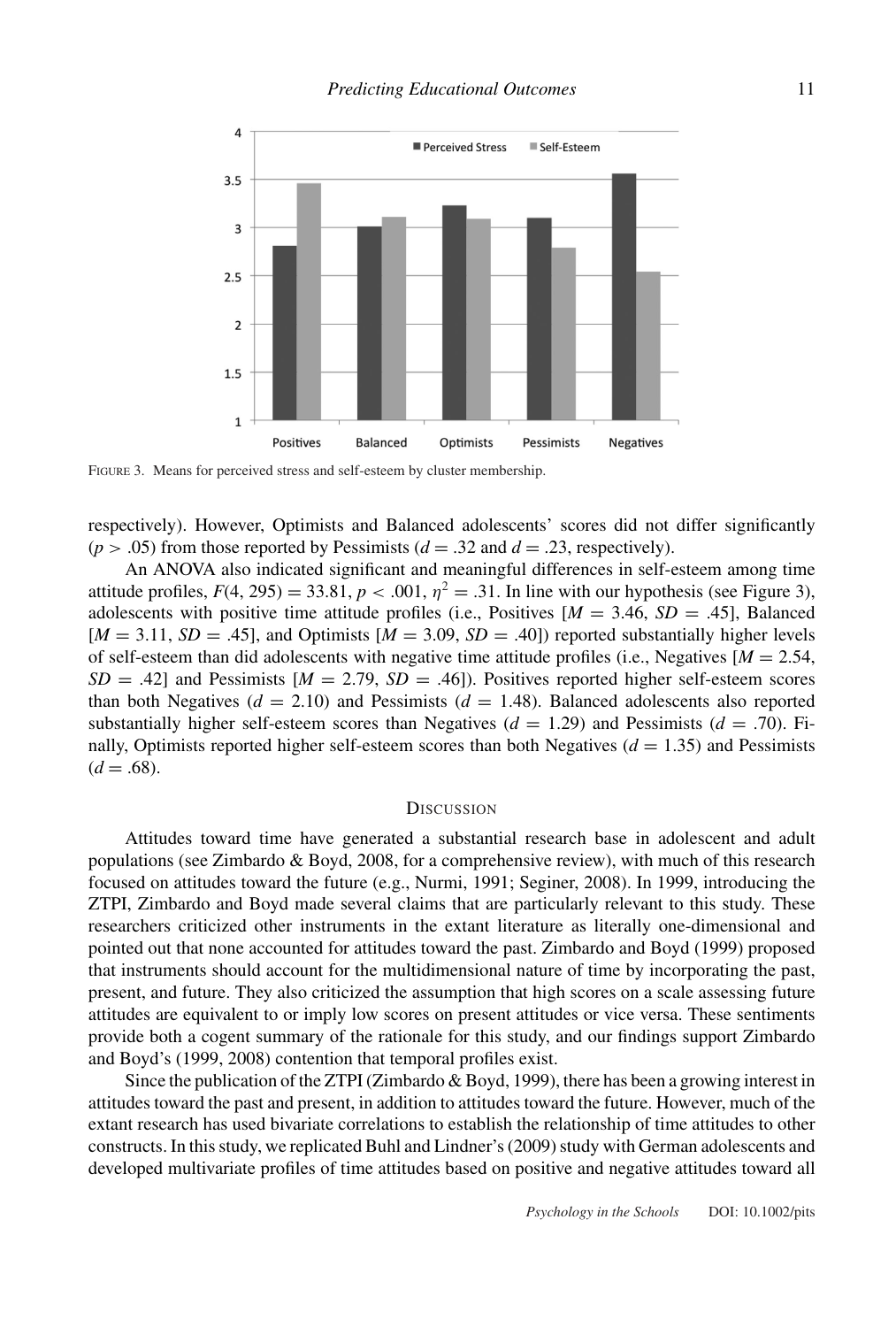three time periods. Our results indicate that American adolescents can be grouped into interpretable time attitude profiles and that adolescents with different profiles report significant and meaningful differences in educational and psychological outcomes. In the following sections, we discuss the relationship of time attitudes to other constructs, the importance of using profiles in the study of time attitudes, the predictive validity of time attitude profiles, and the implications of this study for future research in this area.

### *Time Attitudes in Relation to Other Constructs*

We concur with Zimbardo and Boyd (1999, 2008) that a comprehensive study of attitudes toward time should include the past, present, and future. However, the ZTPI (Zimbardo & Boyd, 1999) assesses *positive* and *negative* attitudes toward the past, *fatalistic* and *hedonistic* attitudes toward the present, and *planful, goal-oriented* attitudes toward the future. As the items and titles of these scales indicate, the present and future subscales on the ZTPI consist of multiple constructs (Worrell et al., 2013). Thus, it is difficult to know if the risky behaviors associated with Present Hedonistic attitudes are related to a *present* orientation or a *hedonistic* mindset (Keough et al., 1999; Zimbardo et al., 1997). Similarly, are anxiety, depression, and suicidal ideation related to attitudes toward the present or to fatalism, and is conscientiousness related to attitudes toward the future or to the goal-orientation items on the ZTPI's Future subscale (Laghi et al., 2009; Zimbardo & Boyd, 1999)? Indeed, in some studies, the Present Hedonistic subscale has split into Present and Hedonistic factors (Crockett, Weinman, Hankins, & Marteau, 2009) and the Future subscale has split into Future and Planning factors (e.g., Crockett et al., 2009; Worrell & Mello, 2007).

To avoid these construct concerns, the scale used in this study—the ATAS (Mello & Worrell, 2010)—assesses positive and negative attitudes toward the past, present, and future without additional constructs, such as hedonism, fatalism, or goal orientation. Nonetheless, the relationships between ATAS subscale scores and GPA are similar to those reported in other studies of time attitudes, including ones using the ZTPI (Adelabu, 2008; Snyder et al., 2002; Worrell & Mello, 2007), and are equally modest. Relationships with self-esteem and perceived stress are more robust and in keeping with theoretical predictions. Moreover, all six ATAS subscales had meaningful relationships with self-esteem ( $|.36|$  to  $|.46|$ ), in contrast with the ZTPI, in which only the Past Negative subscale is related to self-esteem  $(r = -.48; Zimbardo & Boyd, 1999)$ . Finally, time attitudes had no relationship to perceived social status in this sample, a finding that should be examined in future studies with other measures of socioeconomic status (SES) and samples that have larger numbers of individuals from the lower and upper levels of SES.

### *Time Attitude Profiles*

*Profiles Defined by Multiple Rather than Single Attitudes.* The time attitude profiles represent one of the most intriguing contributions of this study. Although Zimbardo and Boyd (1999) suggested that individuals have different time attitude profiles, they classified individuals as having a particular time profile on the basis of responses above the 95<sup>th</sup> percentile on a *single* ZTPI subscale score. Zimbardo and Boyd (1999, p. 1999) identified five time profiles corresponding to the five *individual* ZTPI subscales, although they acknowledged "some participants were also relatively high on some of the other four factors (but less than 95%)." Thus, Buhl and Lindner's (2009) results are the first time attitude profiles that are actually based on past and present attitudes toward all three time periods, and the current study is the second such piece in adolescents.

The current results correspond in several ways to those reported by Buhl and Lindner (2009). Three of the five profiles found in this study (Positives, Optimists, Negatives) were very similar to profiles found by Buhl and Lindner, and one was somewhat similar (Balanced), providing a robust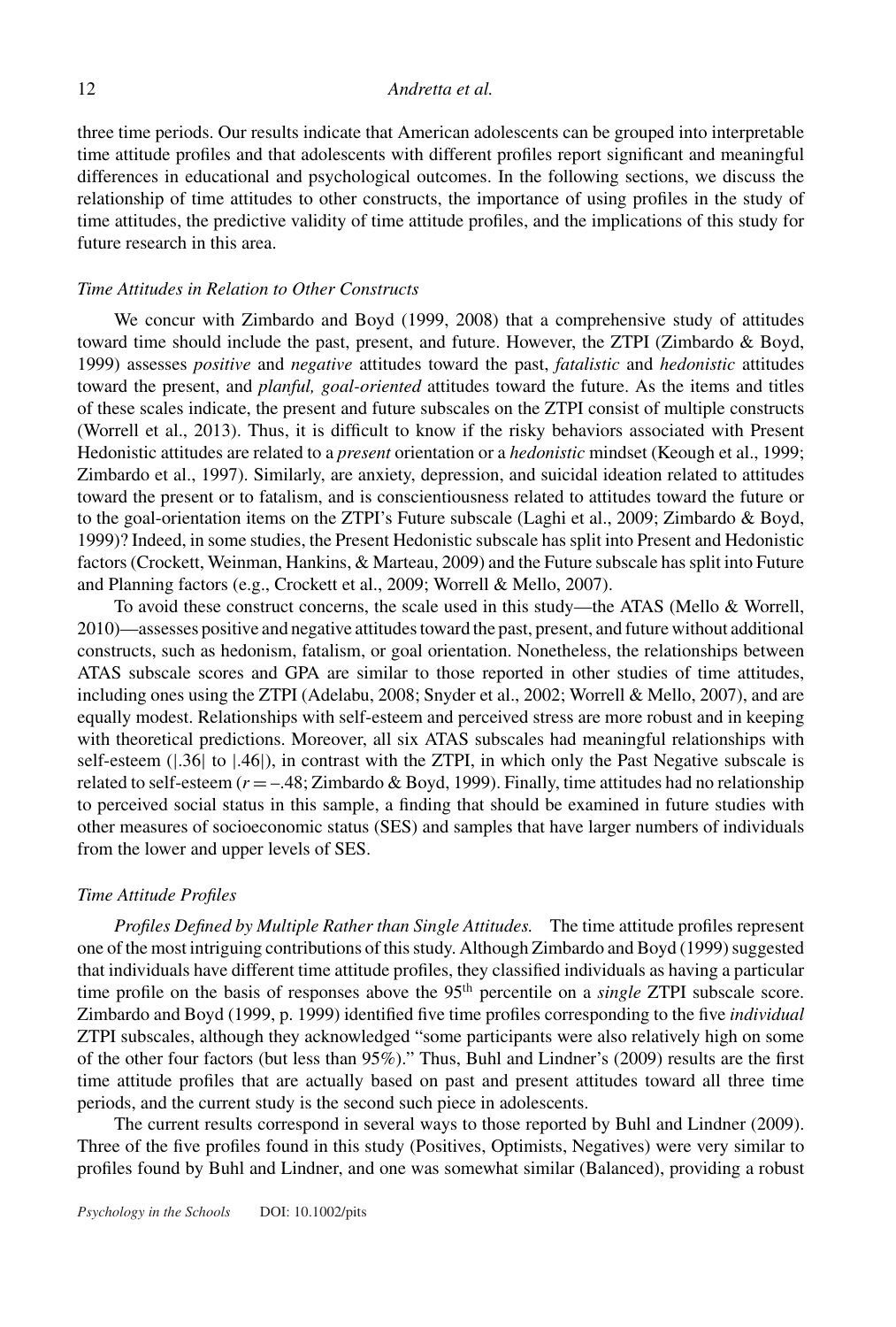replication of the earlier study, especially given the substantially smaller sample in the current study. Moreover, each of the profiles represents too substantial a proportion of the sample (10% to 29%) to be dismissed. Although we identified only two negatively oriented profiles, they made up a larger proportion of the current sample (33%) than did the three negative groups in the Buhl and Lindner study (23.7%). Of course, the question about whether a greater percentage of American adolescents have negative time attitude profiles than do German adolescents will need further investigation in samples that are more representative of the respective countries.

*Labeling the Profiles.* We deliberated about the choice of names for some time before deciding to change some of the labels used by Buhl and Lindner (2009). The names of the German and American profiles are as follows, with the American name first and the German name in italics: Positives – *Optimistic*, Balanced – *Balanced*, Optimists – *Past Pessimist/Future Optimist*, and Negatives – *Pessimists*. There is no German equivalent for the profile that we labeled Pessimists, and there are no American equivalents for the German *Ambivalent* and *Tendentially Pessimistic* profiles. The starting place for our discussion was the contention that both optimism and pessimism are forward-looking constructs; the former carries an expectation of hope and positive outcomes and the latter carries an expectation of the worst outcomes.

Thus, we decided to label the profile with high positive attitudes and low negative attitudes toward all three time periods *Positives* rather than Optimists and to use the *Optimist* label for the profile with high negative attitudes and low positive attitudes toward the past, alongside high positive attitudes and low negative attitudes toward the future. Similarly, we labeled the profile defined by high negative attitudes and low positive attitudes toward all three time periods *Negatives* and assigned the *Pessimists* label to the profile with average positive and negative attitudes to the present and high negative and low positive attitudes toward the future. The *Balanced* profile had generally average attitudes—none more than .4 SDs different from the mean—and positive attitudes were higher than negative attitudes, especially with regard to past attitudes, which were almost .4 SDs different. Buhl and Lindner (2009) gave the same name to a similar profile, although in their case, the differences between positive and negative attitudes was similar to the difference found in the past attitudes in the present study.

## *Time Attitude Profiles and Outcomes*

The differences among profiles on educational and psychological outcomes are also of tremendous interest. In Figures 2 and 3, we ordered the profiles—Positives, Balanced, Optimists, Pessimists, and Negatives—based both on our interpretation of the profiles and on the current literature. Positives and Negatives were chosen as the first and fifth profiles, respectively, because they clearly represent the positive and negative poles of time attitude profiles. The Balanced profile was placed second, as Zimbardo and Boyd (1999) hypothesized that this time profile is ideal. Optimists, with negative views of the past and present, but positive views of the future, were placed third, and Pessimists, who had average time attitudes in the present but negative views of the past, were placed fourth. We now discuss how these groups differed on a variety of outcomes.

*Educational Outcomes.* Previous research has indicated that attitudes toward specific time periods were not predictive of GPA, and this finding was replicated in this study. Thus, the finding that Positives and Pessimists differed on GPA with a moderate effect size was unexpected and certainly warrants additional research. The finding suggests that clusters of time attitudes may be predictive of academic achievement for some adolescents, even if individual subscales are not, highlighting the utility of a person-centered as opposed to a variable-centered approach.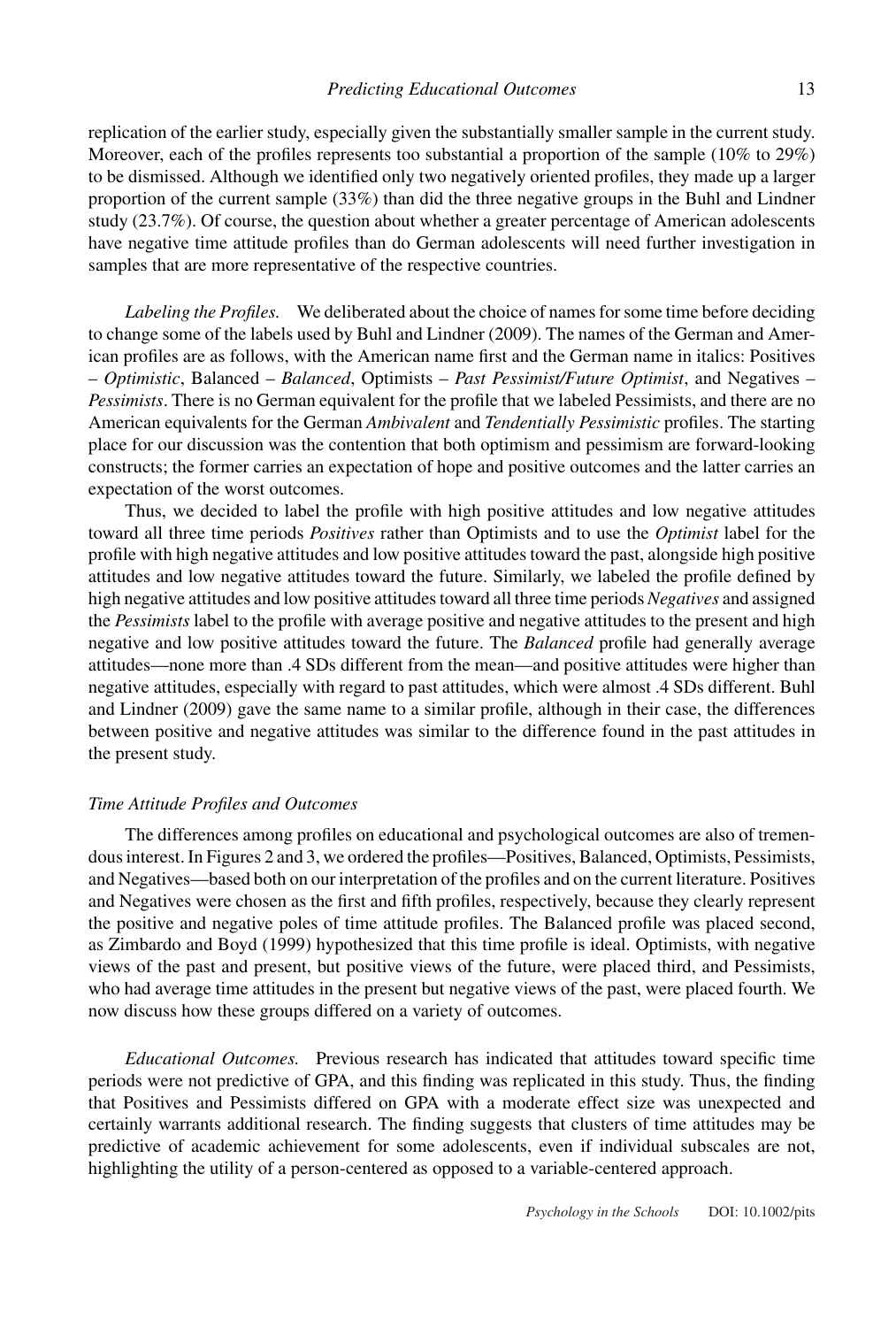Previous research has indicated that dropouts report less hope in the future than do graduates (Worrell & Hale, 2001), and Worrell et al. (1999) found that students who were not at-risk and resilient at-risk students reported higher perceived life chances than non-resilient at-risk students did. These findings suggest that time attitude profiles may be related to positive expectations for the future in education and other domains. Although statistical analyses did not indicate that time profiles have a strong association with educational expectations and expected educational attainment, visual inspection did suggest that adolescents with different time profiles had meaningful differences on these variables.

As shown in Figure 2, Pessimists reported lower expectations than did all the other groups. Looking at educational expectations specifically (Figure 2, top), there seem to be three clear groupings. Group 1 consists of Positives and Optimists, 80% of whom expect to attend a 4-year college, and Group 2 consists of the Balanced and Negatives, 70% of whom expect to attend a 4-year college. The Pessimists make up Group 3, with less than 50% expecting to attend a 4-year college. The pattern is equally clear for expected educational attainment by age 30 (Figure 2, bottom). Although more Optimists and Negatives report expecting to earn a master's degree than do Positives, more Positives report expecting to earn a PhD than do the other five groups. Moreover, if the bachelor's, master's, and doctoral degrees are combined, a similar pattern emerges, with Positives (89%) as the highest tier, Negatives (80%), Optimists (79%), and Balanced (73%) adolescents in the middle, and Pessimists (57%) at the bottom.

Buhl and Lindner (2009) reported that more Optimists (i.e., our Positives; 62%) and Balanced  $(55%)$  had expectations of attending college than did the other groups, with their Ambivalent  $(31%)$ group having the lowest expectations. The other three groups, Tendentially Pessimistic (40%) and Pessimistic (our Negatives; 42%), and Past Pessimistic/Future Optimistic (46%), fell in the middle. The lower percentages in the German data may reflect actual differences between the United States and Germany in college attendance. In both studies, however, Positives emerge as the highest group on all educational outcomes.

*Psychological Outcomes.* Time attitude profile differences in psychological outcomes were also intriguing, especially in view of the differences found in educational outcomes. Whereas Positives had the best adjustment outcomes on these variables, paralleling the findings with educational outcomes, Negatives rather than Pessimists had the worst adjustment outcomes on both self-esteem and perceived stress, perhaps because Pessimists have poor expectations of the future, whereas Negatives have more global negative expectations encompassing the past, present, and future. It can also be argued that perceived stress and self-esteem are both *present*-focused variables. Indeed, although Positive, Balanced, and Optimistic adolescents reported lower levels of stress than did Negative adolescents, only Positive adolescents reported stress levels lower than Pessimists; Optimistic and Balanced adolescents had perceived stress levels similar to Pessimists.

The findings were similar for self-esteem—the three positive groups all reported substantially higher self-esteem than did the two negative groups—with Positives reporting the highest selfesteem and Negatives the lowest. Buhl and Lindner's (2009) findings are similar: their Optimists (our Positives) and Pessimists (our Negatives) also reported the highest and lowest scores, respectively, on some psychological variables, including life satisfaction and self-efficacy. The results of these two studies suggest that time attitude profiles may have differential relationships to educational and psychological outcomes, with Pessimists having the lowest educational expectations (a future-oriented variable) and Negatives having poorer psychological functioning (a present-oriented variable). These findings also suggest that the Balanced profile may not be the profile with the most optimal outcomes as theorized (Zimbardo  $&$  Boyd, 1999, 2008) and reported in studies using the ZTPI (e.g., Boniwell et al., 2010; Qin et al., 2012). Unfortunately, one cannot obtain Positive and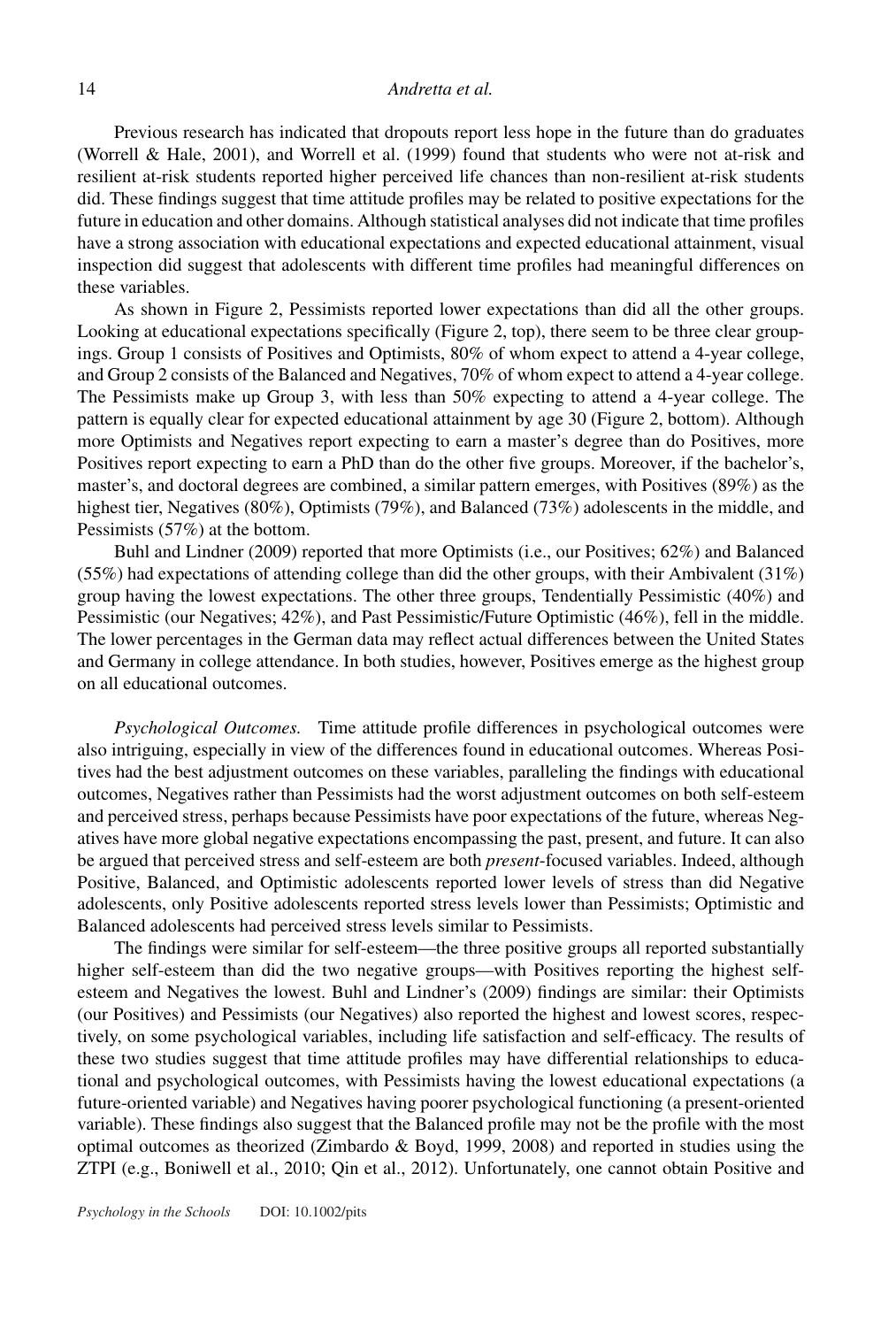Negative profiles with the ZTPI, as it does not measure positive and negative attitudes toward all three time periods.

### *Broader Implications of the Study*

The current study has several broader implications. First, the results suggest that our understanding of the relationship between time attitudes and other constructs based on bivariate correlations with single time periods may be incomplete or misleading. Second, if supported, these findings have implications for educational interventions. Oyserman, Terry, and Bybee (2002) conducted a study in which researchers encouraged urban African American middle school students to develop positive thoughts and attitudes toward the future. Over the course of one school year, adolescents in the intervention group manifested an increase in school engagement and a decrease in problematic behavior. This study's findings suggest that positive time attitude profiles may be particularly important for educational outcomes. Potentially, time attitude profiles can be used to identify students who may benefit from an intervention of this type, although the present study's findings also suggest that interventions including a focus on attitudes toward the past and the present may also be fruitful, especially for psychological outcomes, as Positives had better outcomes than did Optimists. However, these ideas are speculative and need to be addressed directly in future research.

Third, Hall (1904) referred to adolescence as the developmental period marked by *storm and stress*. Results of both the Buhl and Lindner (2009) study and the present study contribute to the substantial body of evidence countering the claim that adolescence is a universal period of distress (Larson & Ham, 1999). On the contrary, 67% of the adolescents in this sample and 76% in the Buhl and Lindner sample had positive time attitude profiles that were associated with favorable states of psychological well-being. Finally, these data suggest that gender, age, and perceived social status are not related to time attitude profiles, findings supported in part by Buhl and Lindner, with regard to age and gender, and by Wyman et al. (1992) with regard to poverty.

## *Limitations and Future Research*

Nonetheless, this study had several limitations. First, the sample size was relatively small, which may have limited the number of clusters that emerged. Second, a majority of the sample was European American, which prevented separate examinations of time attitude profiles by racial/ethnic group. However, given the social context of the United States, it is probable that racial/ethnic groups differ on their attitudes toward time, and this hypothesis should be examined in future studies. Third, the perceived social status and educational outcome variables were self-reported, and it will be important for future research to replicate these findings using both self-report data and data from other sources, such as teachers and achievement data from school records. Fourth, the perceived social status and educational expectation variables used in the present study included options that might not be well known or understood in middle-schoolers (e.g., upper middle class, associate's degree). It will also be important to examine whether the differences in educational expectations by time attitudes are attenuated or enhanced after controlling for SES and using more robust measures of expectations and SES. All of these concerns have implications for the generalizability and interpretation of the findings and highlight the need for further research with larger samples using both the ATAS and time attitude clusters.

Because all the data in the present study were self-reported, some might argue that common method variance (CMV) confounded the analyses. Said another way, it is possible that variance in measured variables are explained by mono-informant bias and not the constructs the authors intended to assess. Although some authors have argued that CMV is a relatively common source of measurement error (e.g., Podsakoff, MacKenzie, Lee, & Podsakoff, 2003), other researchers have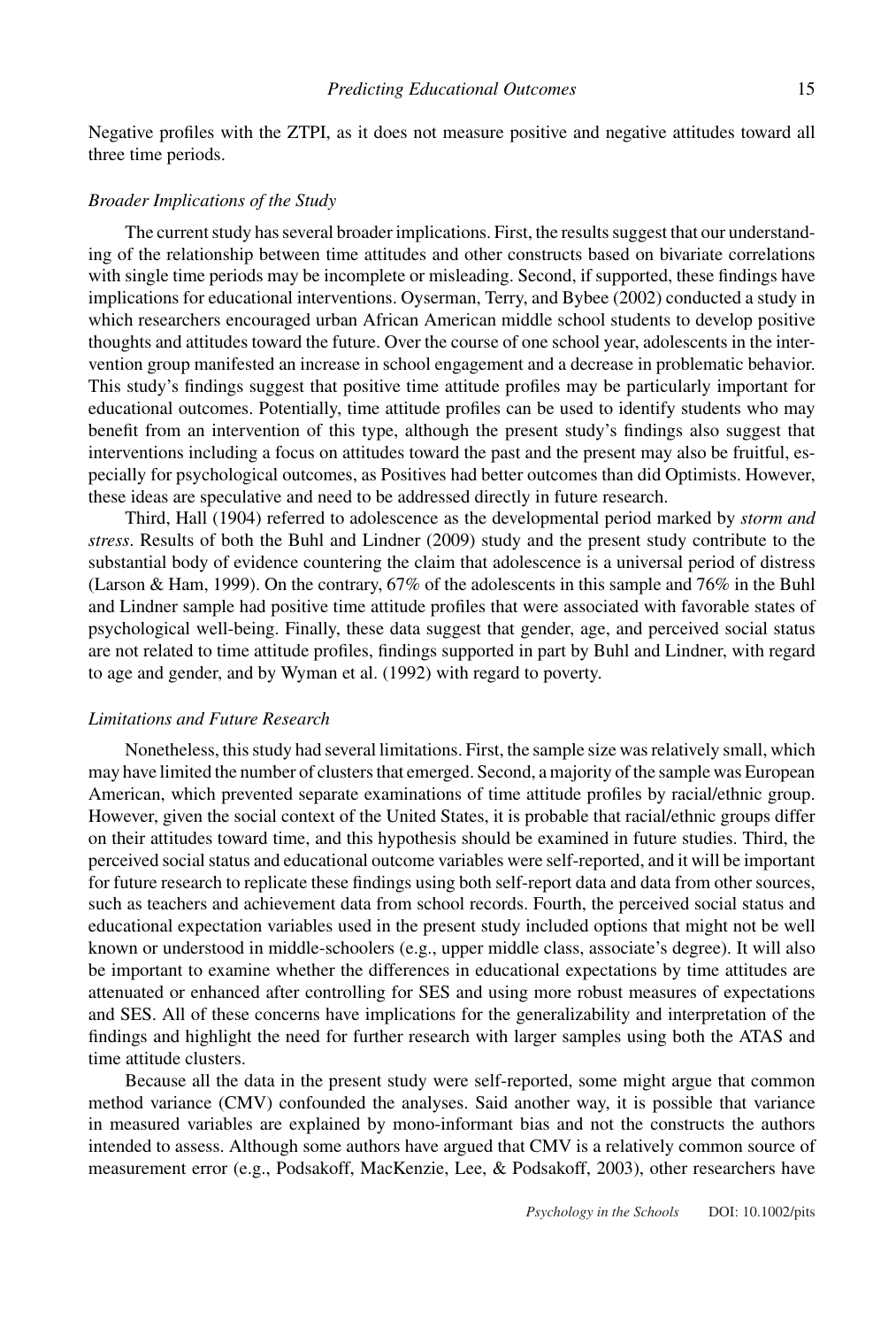contended that CMV has been over stated in the literature (e.g., Spector, 2006). In fact, Spector (2006) went as far as to report that CMV had reached levels of "methodological urban legend" and provided ample data to support the theory that CMV, including mono-informant bias, does not categorically confound analyses (p. 222). In regard to the present study, large correlations between theoretically similar variables (e.g., positive and negative attitudes toward the past) and small correlations between theoretically unrelated variables (e.g., age and time attitude) suggest that CMV did not confound results, but the impact of CMV should be ascertained in future studies.

In addition to addressing the limitations mentioned, there are several potential avenues for future research. Because a substantial amount of the research on time attitudes uses the ZTPI, one important place to start is to include both the ZTPI and the ATAS in the same study and examine the relationships among the subscales and with other constructs, such as risky behavior, psychological well-being, and educational outcomes, as well as the predictive utility of the profiles that can be obtained with both measures. Such a study would allow us to determine, for example, whether risky behavior and psychopathology are related to a present orientation or to hedonism and fatalism. Other unknowns include the temporal stability of time attitude profiles, the relationship of adolescents' time attitude profiles to the profiles of their parents, and the degree to which the profiles are related to psychological and educational risk. Finally, it will be important to examine the relationship of time attitude profiles to temperament. As Wyman et al. (1992) showed, positive attitudes toward the future are part of the psychological make-up of resilient children exposed to major life stresses. It will be important to ascertain via longitudinal studies whether these positive attitudes are related to temperament or to other protective factors in a child's environment.

## **CONCLUSION**

In this study, we examined positive and negative attitudes toward the past, present, and future in a sample of adolescents. Five profiles were identified in the present study, four of which were conceptually similar to profiles that emerged in Buhl and Lindner's (2009) study with German adolescents. These findings provide support for the generalizability of time attitude profiles in adolescents and the patterns of relationships between ATAS profiles and the educational and psychological variables examined in this study. Time attitude profiles characterized by high positive time attitudes and low negative time attitudes are associated with the most favorable educational and psychological outcomes. In contrast, time attitude profiles characterized by the inverse pattern are associated with less favorable outcomes. Both of these findings are important and provide a window into an additional psychological construct—that is, time attitude profiles—that affects adolescent functioning, one that could be potentially useful as a universal screener if the findings of the current study are replicated widely. At the very least, these results suggest that this area of research will benefit from further study.

#### **REFERENCES**

- Adelabu, D. H. (2007). Time perspective and school membership as correlates to academic achievement among African American adolescents. Adolescence, 42, 525 – 538.
- Adelabu, D. H. (2008). Future time perspective, hope, and ethnic identity among African American adolescents. Urban Education, 43, 347 – 360.
- Bergman, L. R., Magnusson, D., & El-Khouri, B. M. (2003). Studying individual development in an interindividual context: A person-oriented approach. Mahwah, NJ: Lawrence Erlbaum Associates.
- Boniwell I., Osin E., Linley P. A., & Ivanchenko, G. V. (2010). A question of balance: Time perspective and well-being in British and Russian samples. The Journal of Positive Psychology, 5, 24 – 40.
- Buhl, M., & Lindner, D. (2009). Time perspectives in adolescence: Measurement, profiles, and links with personality characteristics and scholastic experience. Diskurs Kindheits- und Jungendforschung, 2, 197 – 216.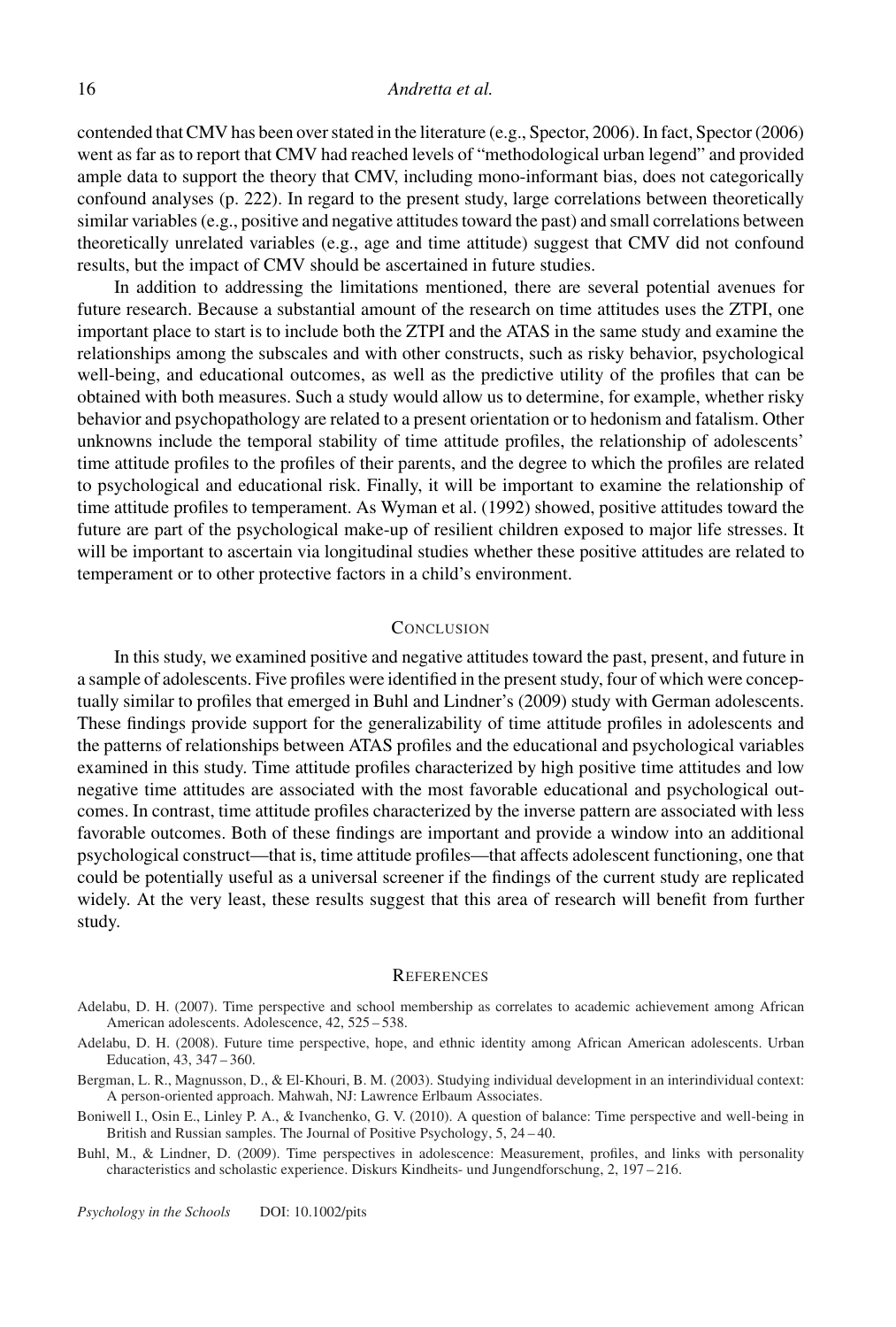- Campbell, A., Converse, P. E., & Rodgers, W. L. (1976). The quality of American life: Perceptions, evaluations, and satisfactions. New York, NY: Russell Sage.
- Cartwright, M., Wardle, J., Steggles, N., Simon, A. E., Croker, H., & Jarvis, M. J. (2003). Stress and dietary practices in adolescents. Health Psychology, 22, 362 – 369.
- Clatworthy, J., Buick, D., Hankins, M., Weinman, J., & Horne, R. (2005). The use and reporting of cluster analysis in health psychology: A review. British Journal of Health Psychology, 10, 329 – 358.
- Cohen, S., & Hoberman, H. (1983). Positive events and social supports as buffers of life change stress. Journal of Applied Psychology, 13, 99 – 125.
- Cohen, S., Kamarck, T., & Mermelstein, R. (1983). A global measure of perceived stress. Journal of Health and Social Behavior, 24, 386 – 396.
- Crockett, L. J., Schulenberg, J. E., & Petersen, A. C. (1987). Congruence between objective and self-report data in a sample of young adolescents. Journal of Adolescent Research, 2, 383 – 392.
- Crockett, R. A., Weinman, J., Hankins, M., & Marteau, T. (2009). Time orientation and health-related behavior: Measurement in general population samples. Psychology and Health, 24, 333 – 350.
- Drake, L., Duncan, E., Sutherland, F., Abernethy, C., & Henry, C. (2008). Time perspective and correlates of wellbeing. Time and Society, 17, 47 – 61.
- Frank, L. K. (1939). Time perspectives. Journal of Social Philosophy, 4, 293 312.
- Hall, G. S. (1904). Adolescence: Its psychology and its relation to physiology, anthropology, sociology, sex, crime, religion, and education (Vol. 1 & 2). Englewood Cliffs, NJ: Prentice-Hall.
- IBM Corporation. (2012). IBM SPSS Statistics for Windows, Version 21.0. Armonk, NY: Author.
- Keough, K. A., Zimbardo, P. G., & Boyd, J. N. (1999). Who's smoking, drinking, and using drugs? Time perspective as a predictor of substance use. Basic and Applied Psychology, 21, 149 – 164.
- Laghi, F., Baiocco, R., D'Alessio M. D., & Gurrieri, G. (2009). Suicidal ideation and time perspective in high school students. European Psychiatry, 24, 41 – 46.
- Larson, R., & Ham, M. (1993). Stress and "storm and stress" in early adolescence: The relationship of negative events with dysphoric affect. Developmental Psychology, 29, 130 – 140.
- Lewin, K. (1942). Time perspective and morale. In G. Watson (Ed.), Civilian morale (pp. 48 70). Oxford, UK: Houghton Mifflin.
- Lewinsohn, P. M., & Talkington, J. (1979). Studies on the measurement of unpleasant events and relations with depression. Applied Psychological Measurement, 3, 83 – 101.
- Mello, Z. R. (2008). Gender variation in developmental trajectories of educational and occupational expectations and attainment from adolescence to adulthood. Developmental Psychology, 44, 1069 – 1080.
- Mello, Z. R., Bhadare, D. K., Fearn, E. J., Galaviz, M., Hartmann, E. S., & Worrell, F. C. (2008). The window, the river, and the novel: Examining adolescents' conceptualizations of the past, the present, and the future. Adolescence, 44, 539 – 556.
- Mello, Z. R., & Worrell, F. C. (2006). The relationship of time perspective to age, gender, and academic achievement among academically talented adolescents. Journal for the Education of the Gifted, 29, 271 – 289.
- Mello, Z. R., & Worrell, F. C. (2010). The Adolescent Time Inventory-English. Berkeley, CA: Author. Retrieved from www.uccs.edu/∼faculty/zmello/ATI/ATIforweb.pdf
- Mello, Z. R., Worrell, F. C, & Andretta, J. R. (2009). Variation in how frequently adolescents think about the past, the present, and the future in relation to academic achievement. Diskurs Kindheits- und Jungendforschung, 2, 173 – 183.
- Mello, Z. R., Worrell, F. C., & Buhl, M. (2008). The Adolescent Time Inventory German. German Institute for International Educational Research, University of Frankfurt/Main, and the University of California, Berkeley. Retrieved from http://www.uccs.edu/zmello/ati.html
- Nes, L. S., Evans, D. R., & Segerstrom, S. C. (2009). Optimism and college retention: Mediation by motivation, performance, and adjustment. Journal of Applied Social Psychology, 39, 1887 – 1912.
- Nurmi, J. E. (1991). How do adolescents see their future? A review of the development of future orientation and planning. Developmental Review, 11, 1 – 59.
- Oyserman, D., Terry, K., & Bybee, D. (2002). A possible selves intervention to enhance school involvement. Journal of Adolescence, 25, 313 – 326.
- Podsakoff, P. M., MacKenzie, S. B., Lee, J. Y., & Podsakoff, N. P. (2003). Common method biases in behavioral research: A critical review of the literature and recommended remedies. Journal of Applied Psychology, 88, 879 – 903.
- Qin, J., Guo, X., Jia, Y., Williamson, L. M., Naemi, P., & Meyers, L. S. (2012). Time perspective and psychological wellbeing in Chinese and US samples. Burlingame, CA: Paper presented at the annual meeting of the Western Psychological Association.
- Radloff, L. (1977). The CES-D scale: A self-report depression scale for research in the general population. Applied Psychological Measurement, 1, 385 – 405.